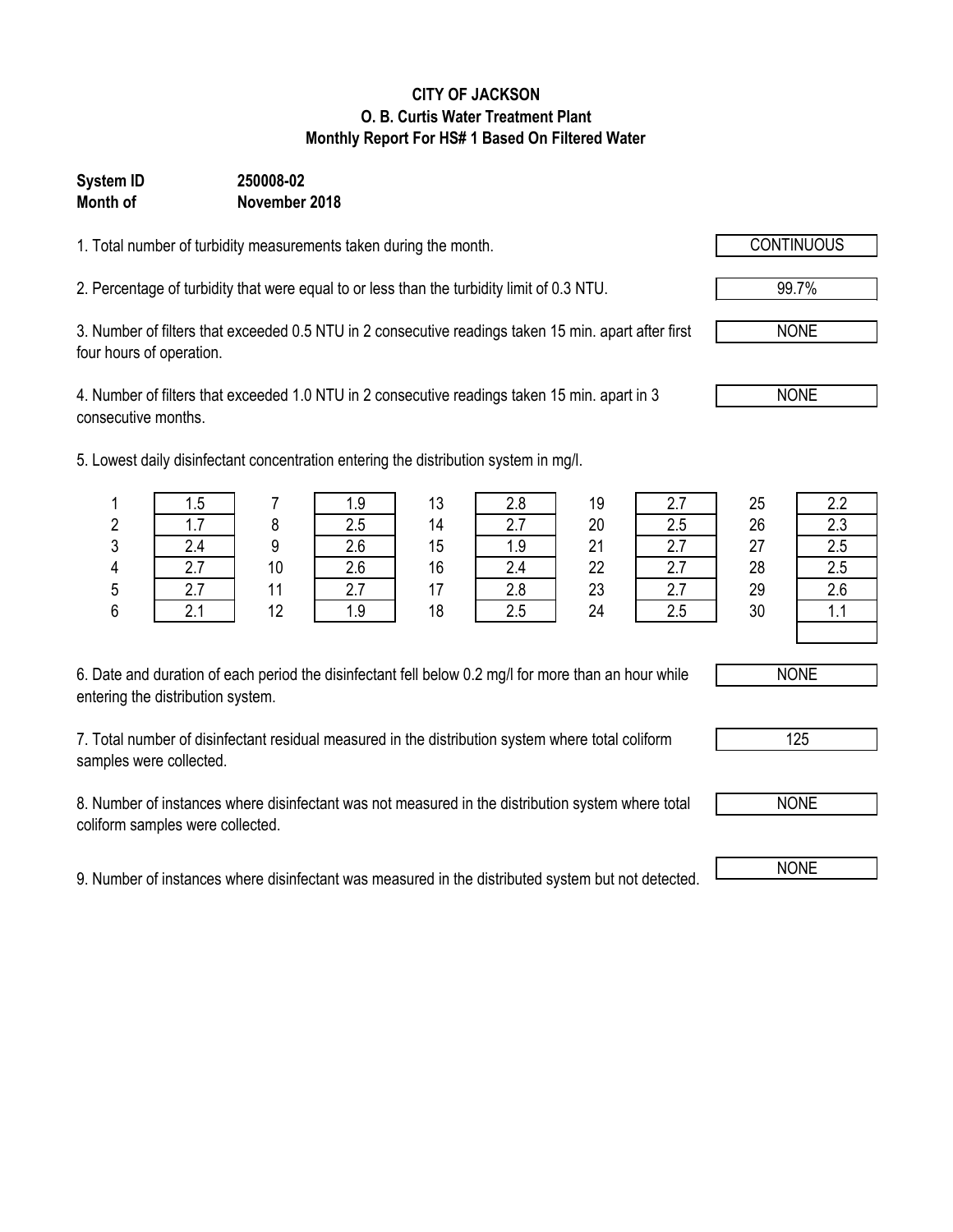#### **O. B. Curtis Surface Water Treatment Plant City Of Jackson, MS Turbidity Compliance Report**

# **System ID 250008-02**

| <b>Nov 2018</b> | <b>TURBIDITIES (NTU)</b> |                   |                |  |  |  |
|-----------------|--------------------------|-------------------|----------------|--|--|--|
|                 | <b>RAW</b>               | <b>SETTLED</b>    | <b>FILTERS</b> |  |  |  |
| 1               | 6.51                     | 0.36              | 0.08           |  |  |  |
| $\overline{2}$  | 6.71                     | 0.31              | 0.08           |  |  |  |
| 3               | 10.1                     | 0.20              | 0.08           |  |  |  |
| 4               | 8.39                     | 0.19              | 0.15           |  |  |  |
| 5               | 9.53                     | 1.00              | 0.14           |  |  |  |
| 6               | 7.51                     | 0.60              | 0.13           |  |  |  |
|                 | 6.53                     | 0.65              | 0.09           |  |  |  |
| 8               | 10.5                     | 0.24              | 0.09           |  |  |  |
| 9               | 11.6                     | $0.\overline{31}$ | 0.10           |  |  |  |
| 10              | 6.81                     | 0.29              | 0.10           |  |  |  |
| 11              | 9.48                     | 0.25              | 0.16           |  |  |  |
| 12              | 5.96                     | 0.40              | 0.13           |  |  |  |
| 13              | 13.7                     | 0.47              | 0.08           |  |  |  |
| 14              | 10.6                     | 1.09              | 0.18           |  |  |  |
| 15              | 11.0<br>0.97             |                   | 0.29           |  |  |  |
| 16              | 18.1                     | 0.53              | 0.19           |  |  |  |
| 17              | 7.81                     | 0.58              | 0.33           |  |  |  |
| 18              | 6.29                     | 0.38              | 0.28           |  |  |  |
| 19              | 6.40                     | 0.45              | 0.12           |  |  |  |
| 20              | 12.1                     | 0.41              | 0.13           |  |  |  |
| 21              | 14.8                     | 0.69              | 0.12           |  |  |  |
| 22              | 11.8                     | 0.32              | 0.12           |  |  |  |
| 23              | 10.9                     | 0.48              | 0.17           |  |  |  |
| 24              | 9.46                     | 0.49              | 0.15           |  |  |  |
| 25              | 10.7                     | 0.52              | 0.11           |  |  |  |
| 26              | 11.5                     | 0.81              | 0.13           |  |  |  |
| 27              | 12.7                     | 0.71              | 0.14           |  |  |  |
| 28              | 10.1                     | 0.62              | 0.28           |  |  |  |
| 29              | 38.7                     | 1.36              | 0.22           |  |  |  |
| 30              | 18.9                     | 0.88              | 0.22           |  |  |  |
|                 |                          |                   |                |  |  |  |
| <b>MIN</b>      | 5.96                     | 0.19              | 0.08           |  |  |  |
| <b>MAX</b>      | 38.7                     | 1.36              | 0.33           |  |  |  |
| <b>AVG</b>      | 11.2                     | 0.55              | 0.11           |  |  |  |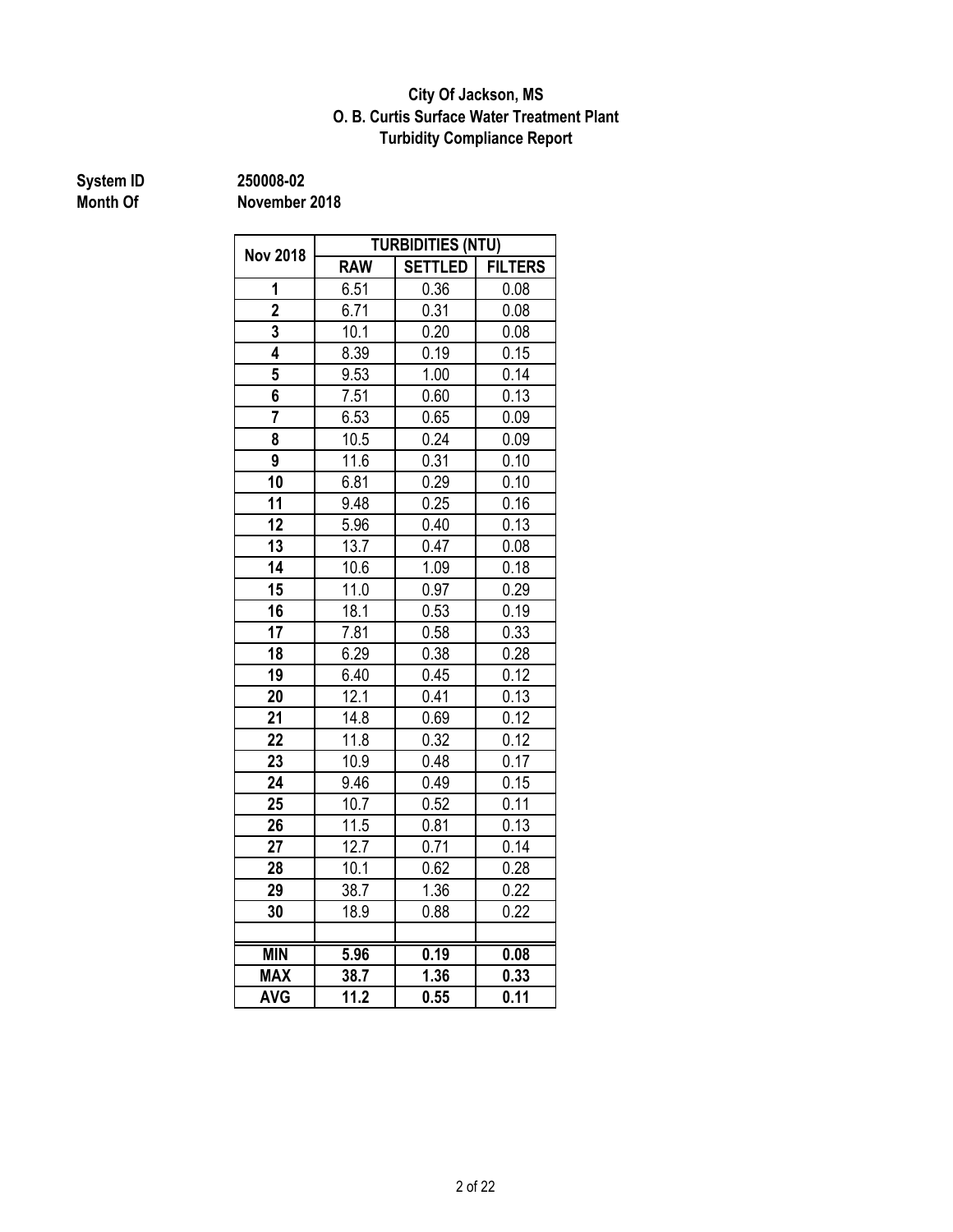#### **City Of Jackson, MS O. B. Curtis Surface Water Treatment Plant Turbidity Compliance**

# **System ID 250008-02**

| <b>Nov 2018</b>         | <b>TIME</b> |         |         |          |         |         |  |
|-------------------------|-------------|---------|---------|----------|---------|---------|--|
|                         | 12:00 AM    | 4:00 AM | 8:00 AM | 12:00 PM | 4:00 PM | 8:00 PM |  |
| 1                       | 0.08        | 0.08    | 0.08    | 0.07     | 0.08    | 0.08    |  |
| $\overline{\mathbf{2}}$ | 0.08        | 0.08    | 0.08    | 0.08     | 0.08    | 0.08    |  |
| 3                       | 0.08        | 0.08    | 0.08    | 0.08     | 0.08    | 0.08    |  |
| 4                       | 0.07        | 0.08    | 0.15    | 0.15     | 0.08    | 0.15    |  |
| 5                       | 0.14        | 0.14    | 0.14    | 0.08     | 0.09    | 0.09    |  |
| 6                       | 0.08        | 0.09    | 0.13    | 0.09     | 0.12    | 0.13    |  |
| $\overline{7}$          | 0.08        | 0.09    | 0.09    | 0.08     | 0.08    | 0.08    |  |
| 8                       | 0.09        | 0.08    | 0.08    | 0.08     | 0.08    | 0.08    |  |
| 9                       | 0.07        | 0.08    | 0.07    | 0.07     | 0.08    | 0.10    |  |
| 10                      | 0.09        | 0.09    | 0.09    | 0.09     | 0.10    | 0.10    |  |
| 11                      | 0.13        | 0.10    | 0.16    | 0.07     | 0.13    | 0.15    |  |
| 12                      | 0.07        | 0.12    | 0.13    | 0.07     | 0.07    | 0.07    |  |
| 13                      | 0.07        | 0.07    | 0.07    | 0.07     | 0.08    | 0.08    |  |
| 14                      | 0.09        | 0.10    | 0.13    | 0.18     | 0.15    | 0.17    |  |
| 15                      | 0.29        | 0.18    | 0.17    | 0.18     | 0.20    | 0.13    |  |
| 16                      | 0.16        | 0.19    | 0.10    | 0.12     | 0.13    | 0.17    |  |
| 17                      | 0.19        | 0.21    | 0.16    | 0.17     | 0.18    | 0.33    |  |
| 18                      | 0.28        | 0.20    | 0.08    | 0.07     | 0.08    | 0.07    |  |
| 19                      | 0.07        | 0.07    | 0.12    | 0.07     | 0.07    | 0.07    |  |
| 20                      | 0.08        | 0.07    | 0.07    | 0.07     | 0.09    | 0.13    |  |
| 21                      | 0.12        | 0.10    | 0.08    | 0.08     | 0.08    | 0.09    |  |
| 22                      | 0.09        | 0.10    | 0.10    | 0.10     | 0.10    | 0.12    |  |
| 23                      | 0.14        | 0.13    | 0.13    | 0.15     | 0.15    | 0.17    |  |
| 24                      | 0.07        | 0.09    | 0.15    | 0.07     | 0.08    | 0.07    |  |
| 25                      | 0.07        | 0.07    | 0.08    | 0.08     | 0.09    | 0.11    |  |
| 26                      | 0.12        | 0.13    | 0.13    | 0.13     | 0.13    | 0.12    |  |
| 27                      | 0.11        | 0.12    | 0.14    | 0.14     | 0.14    | 0.12    |  |
| 28                      | 0.13        | 0.12    | 0.15    | 0.12     | 0.13    | 0.28    |  |
| 29                      | 0.15        | 0.22    | 0.21    | 0.20     | 0.08    | 0.09    |  |
| 30                      | 0.22        | 0.14    | 0.16    | 0.21     | 0.19    | 0.18    |  |
|                         |             |         |         |          |         |         |  |
| <b>MIN</b>              | 0.07        | 0.07    | 0.07    | 0.07     | 0.07    | 0.07    |  |
| <b>MAX</b>              | 0.29        | 0.22    | 0.21    | 0.21     | 0.20    | 0.33    |  |
| <b>AVG</b>              | 0.12        | 0.11    | 0.12    | 0.11     | 0.11    | 0.12    |  |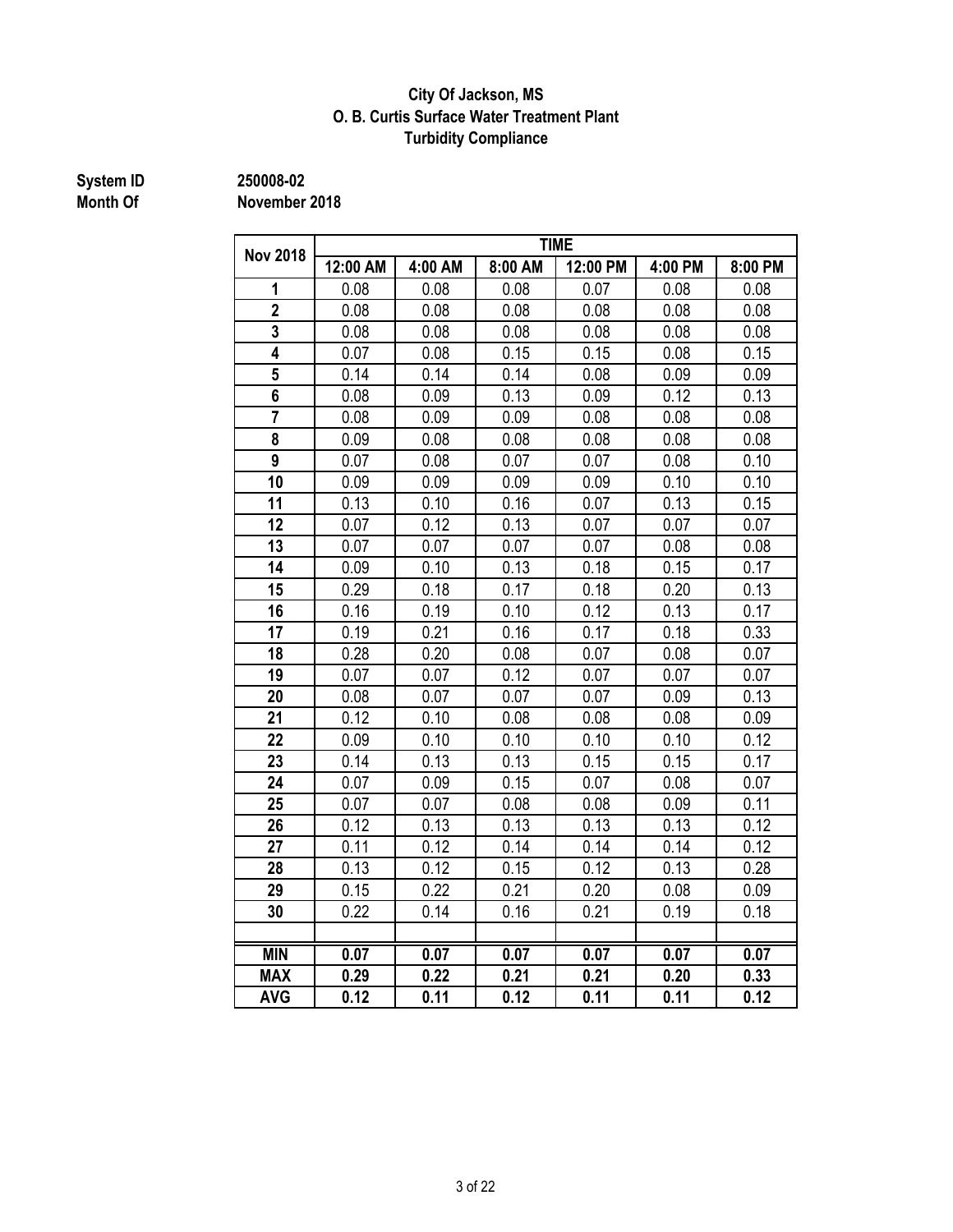#### **Disinfectant Compliance City Of Jackson, MS O. B. Curtis Surface Water Treatment Plant**

# **System ID 250008-02**

|                 | <b>TIME</b> |                  |         |                  |                  |                  |  |
|-----------------|-------------|------------------|---------|------------------|------------------|------------------|--|
| <b>Nov 2018</b> | 12:00 AM    | 4:00 AM          | 8:00 AM | 12:00 PM         | 4:00 PM          | 8:00 PM          |  |
| 1               | 3.1         | 3.1              | 3.1     | 1.9              | 2.0              | 1.5              |  |
| $\overline{2}$  | 1.7         | 3.2              | 3.7     | 3.7              | 3.7              | 2.1              |  |
| 3               | 3.2         | 2.4              | 3.0     | 3.2              | 3.1              | 3.1              |  |
| 4               | 3.0         | 3.0              | 2.9     | 2.7              | 2.7              | 2.8              |  |
| 5               | 2.8         | 2.8              | 3.0     | 2.8              | 2.7              | 2.7              |  |
| 6               | 2.5         | 2.5              | 2.5     | 2.1              | 2.7              | 2.8              |  |
| $\overline{7}$  | 1.9         | 2.5              | 2.7     | 2.6              | 2.6              | 2.6              |  |
| 8               | 2.6         | 2.7              | 2.7     | 2.5              | 2.5              | 2.5              |  |
| 9               | 2.7         | 2.7              | 2.6     | 2.6              | 2.6              | 2.6              |  |
| 10              | 2.7         | 2.6              | 2.6     | 2.7              | 2.8              | 2.8              |  |
| 11              | 2.9         | 2.9              | 2.8     | 2.7              | 2.7              | 2.7              |  |
| 12              | 2.6         | 2.7              | 2.8     | 1.9              | 1.9              | 2.4              |  |
| 13              | 2.8         | 2.9              | 2.9     | 2.9              | 2.9              | 2.9              |  |
| 14              | 2.9         | 2.9              | 2.8     | 2.8              | 2.8              | 2.7              |  |
| 15              | 2.8         | 2.6              | 2.4     | 2.4              | 1.9              | 1.9              |  |
| 16              | 2.4         | 2.7              | 2.7     | 2.6              | 2.6              | 2.8              |  |
| 17              | 2.9         | 2.9              | 2.8     | 2.9              | 2.9              | 2.9              |  |
| 18              | 2.7         | 2.6              | 2.5     | 2.5              | 3.1              | 2.8              |  |
| 19              | 2.8         | 2.8              | 2.8     | 2.7              | 2.7              | 2.7              |  |
| 20              | 2.5         | 2.5              | 2.7     | 2.7              | 2.6              | 2.5              |  |
| 21              | 2.7         | 2.9              | 2.8     | 2.9              | 2.8              | 2.8              |  |
| 22              | 2.8         | 2.8              | 2.8     | 2.8              | 2.8              | 2.7              |  |
| 23              | 2.7         | 2.7              | 2.7     | 2.7              | 2.7              | 2.7              |  |
| 24              | 2.5         | 2.5              | 2.6     | 2.6              | 2.6              | 2.7              |  |
| 25              | 2.7         | 2.7              | 2.6     | 2.2              | 2.2              | 2.5              |  |
| 26              | 2.6         | 2.6              | 2.3     | 2.8              | 2.3              | 2.5              |  |
| 27              | 2.5         | 2.7              | 2.8     | 2.8              | 2.8              | 2.7              |  |
| 28              | 2.7         | 2.7              | 2.6     | 2.5              | 2.5              | 2.7              |  |
| 29              | 2.7         | 2.6              | 2.7     | 2.6              | 2.7              | 2.9              |  |
| 30              | 2.7         | 2.4              | 3.4     | 2.3              | 1.2              | 1.1              |  |
|                 |             |                  |         |                  |                  |                  |  |
| <b>MIN</b>      | 1.7         | $\overline{2.4}$ | 2.3     | $\overline{1.9}$ | $\overline{1.2}$ | $\overline{1.1}$ |  |
| <b>MAX</b>      | 3.2         | 3.2              | 3.7     | 3.7              | 3.7              | 3.1              |  |
| <b>AVG</b>      | 2.7         | 2.7              | 2.8     | 2.6              | 2.6              | 2.6              |  |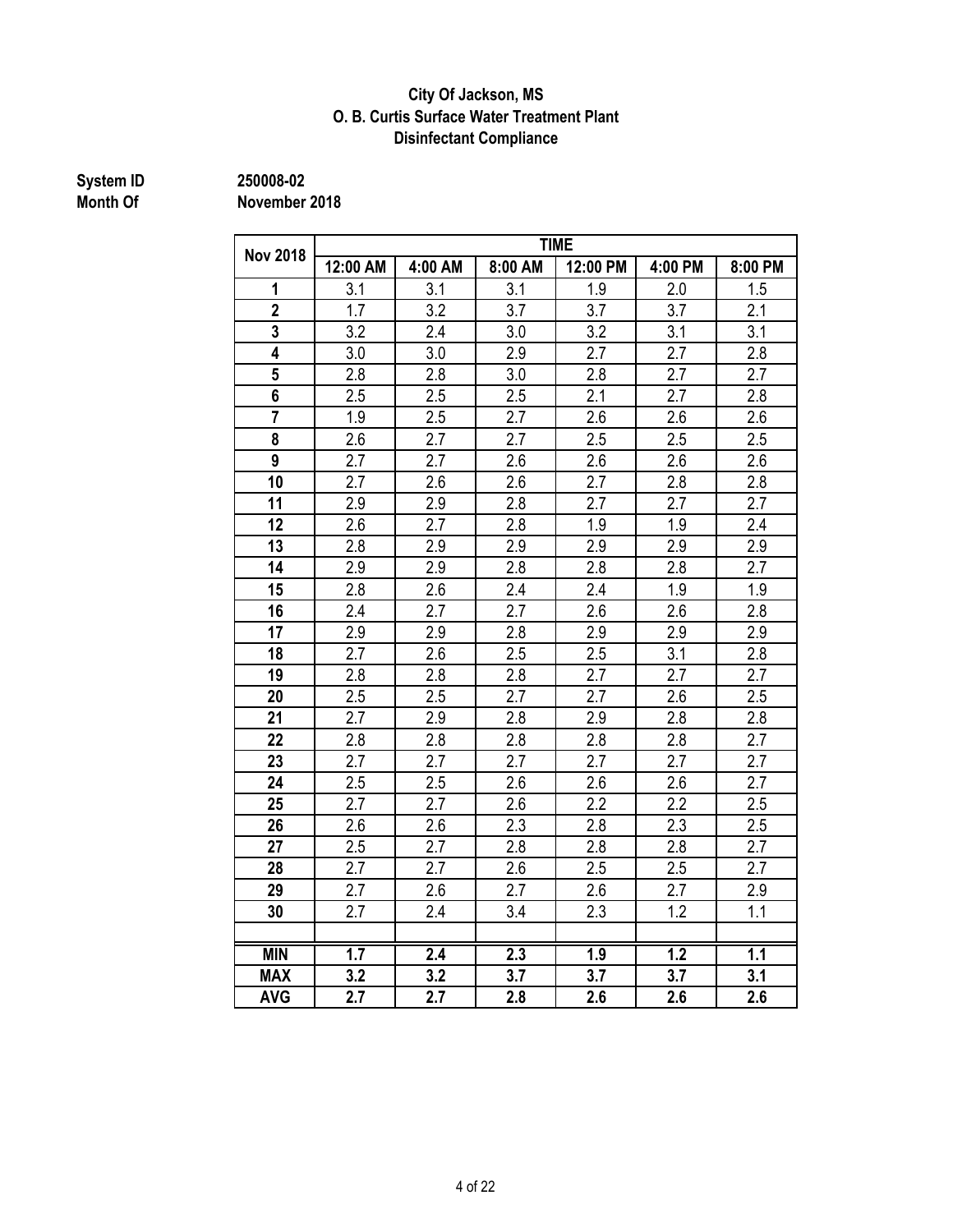#### **CITY OF JACKSON O. B. Curtis Water Treatment Plant Monthly Report For HS# 2 Based On Filtered Water**

### **Month of November 2018 System ID 250008-02**

1. Total number of turbidity measurements taken during the month.

2. Percentage of turbidity that were equal to or less than the turbidity limit of 0.3 NTU. 99.74%

3. Number of filters that exceeded 0.5 NTU in 2 consecutive readings taken 15 min. apart after first four hours of operation.

4. Number of filters that exceeded 1.0 NTU in 2 consecutive readings taken 15 min. apart in 3 consecutive months.

5. Lowest daily disinfectant concentration entering the distribution system in mg/l.

| 6. Date and duration of each period the disinfectant fell below 0.2 mg/l for more than an hour while |  |
|------------------------------------------------------------------------------------------------------|--|
| entering the distribution system.                                                                    |  |

7. Total number of disinfectant residual measured in the distribution system where total coliform samples were collected.

8. Number of instances where disinfectant was not measured in the distribution system where total coliform samples were collected.

9. Number of instances where disinfectant was measured in the distributed system but not detected.

|   | west daily disimediant concentration entering the distribution system in mg/l. |    |     |    |     |    |     |    |     |
|---|--------------------------------------------------------------------------------|----|-----|----|-----|----|-----|----|-----|
|   | 3.0                                                                            |    |     | 13 | 2.9 | 19 | 2.3 | 25 | 2.3 |
| 2 | 2.8                                                                            |    | 2.3 | 14 | 2.8 | 20 | 2.2 | 26 | 2.4 |
| 3 | 2.2                                                                            |    | 2.5 | 15 | 2.0 | 21 | 2.4 | 27 | 2.6 |
| 4 | 2.0                                                                            | 10 | 2.4 | 16 | 2.5 | 22 | 2.8 | 28 |     |
| 5 | 1.9                                                                            |    | 2.6 |    | 2.9 | 23 |     | 29 | 2.9 |
| 6 | 1.9                                                                            | 12 | 2.6 | 18 | n   | 24 | 2.4 | 30 | 1.9 |

NONE

125



NONE

NONE

NONE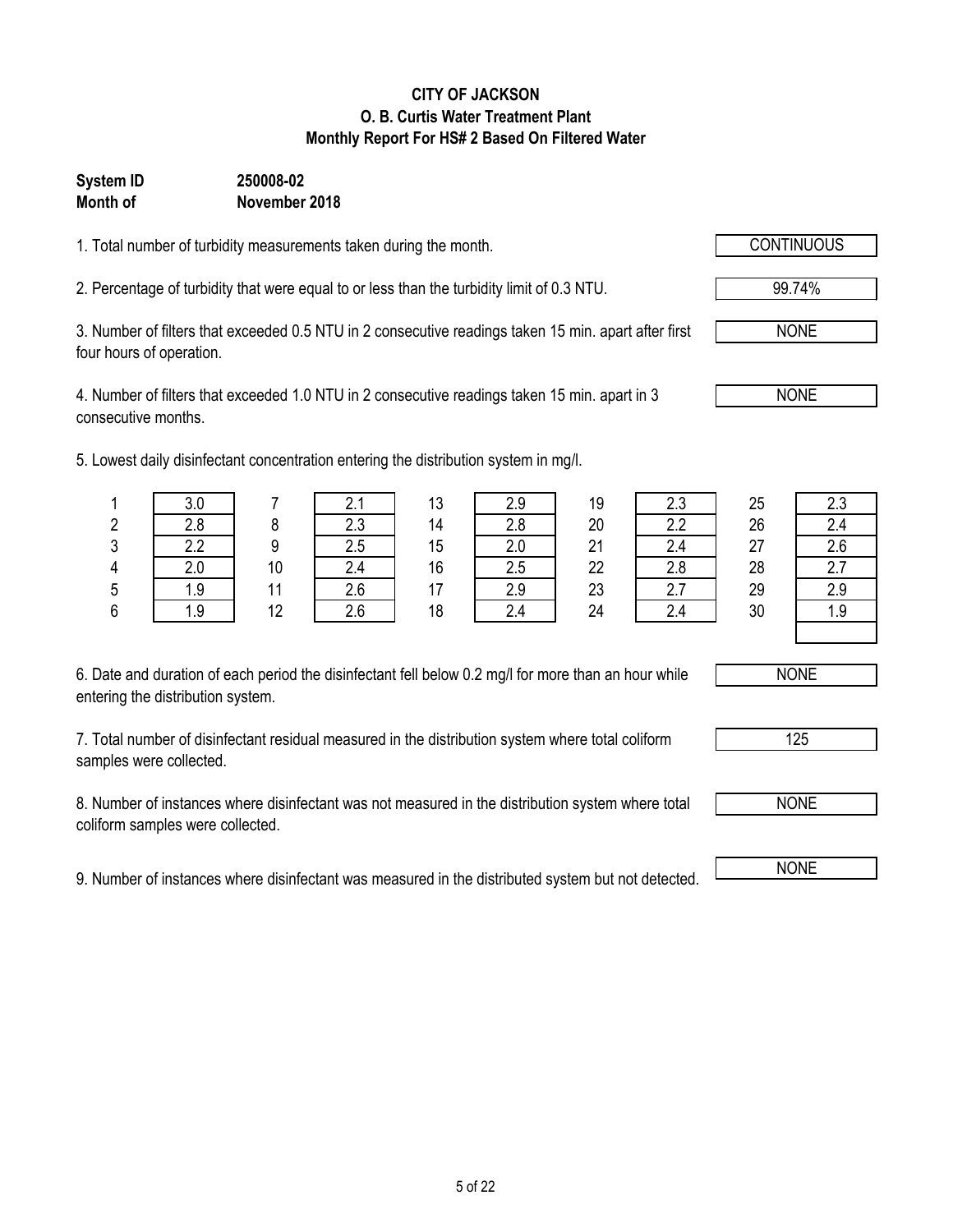#### **Turbidity Compliance Report O. B. Curtis Surface Water Treatment Plant City Of Jackson, MS**

# **System ID 250008-02**

|                 | <b>TURBIDITIES (NTU)</b> |                     |  |  |  |
|-----------------|--------------------------|---------------------|--|--|--|
| <b>Nov 2018</b> | <b>RAW</b>               | <b>TRAINS</b>       |  |  |  |
| 1               | 6.51                     | 0.12                |  |  |  |
| $\overline{2}$  | 6.71                     | 0.16                |  |  |  |
| 3               | 10.1                     | 0.13                |  |  |  |
| 4               | 8.39                     | 0.18                |  |  |  |
| 5               | 9.53                     | 0.19                |  |  |  |
| 6               | 7.51                     | 0.15                |  |  |  |
| 7               | 6.53                     | 0.15                |  |  |  |
| 8               | 10.5                     | 0.16                |  |  |  |
| 9               | 11.6                     | 0.16                |  |  |  |
| 10              | 6.81                     | 0.18                |  |  |  |
| 11              | 9.48                     | 0.16                |  |  |  |
| 12              | 5.96                     | 0.19                |  |  |  |
| 13              | 13.7                     | 0.18                |  |  |  |
| 14              | 10.6                     | 0.18                |  |  |  |
| 15              | 11.0                     | 0.18                |  |  |  |
| 16              | 18.1                     | 0.18                |  |  |  |
| 17              | 7.81                     | 0.15                |  |  |  |
| 18              | 6.29                     | 0.18                |  |  |  |
| 19              | 6.40                     | $\frac{0.17}{0.17}$ |  |  |  |
| 20              | 12.1                     | 0.17                |  |  |  |
| 21              | 14.8                     | 0.16                |  |  |  |
| 22              | 11.8                     | 0.19                |  |  |  |
| 23              | 10.9                     | 0.16                |  |  |  |
| 24              | 9.46                     | 0.18                |  |  |  |
| 25              | 10.7                     | 0.19                |  |  |  |
| 26              | 11.5                     | 0.18                |  |  |  |
| 27              | 12.7                     | 0.17                |  |  |  |
| 28              | 10.1                     | 0.14                |  |  |  |
| 29              | 38.7                     | 0.19                |  |  |  |
| 30              | 18.9                     | 0.17                |  |  |  |
|                 |                          |                     |  |  |  |
| <b>MIN</b>      | 5.96                     | 0.12                |  |  |  |
| <b>MAX</b>      | 38.7                     | 0.19                |  |  |  |
| <b>AVG</b>      | 11.2                     | 0.17                |  |  |  |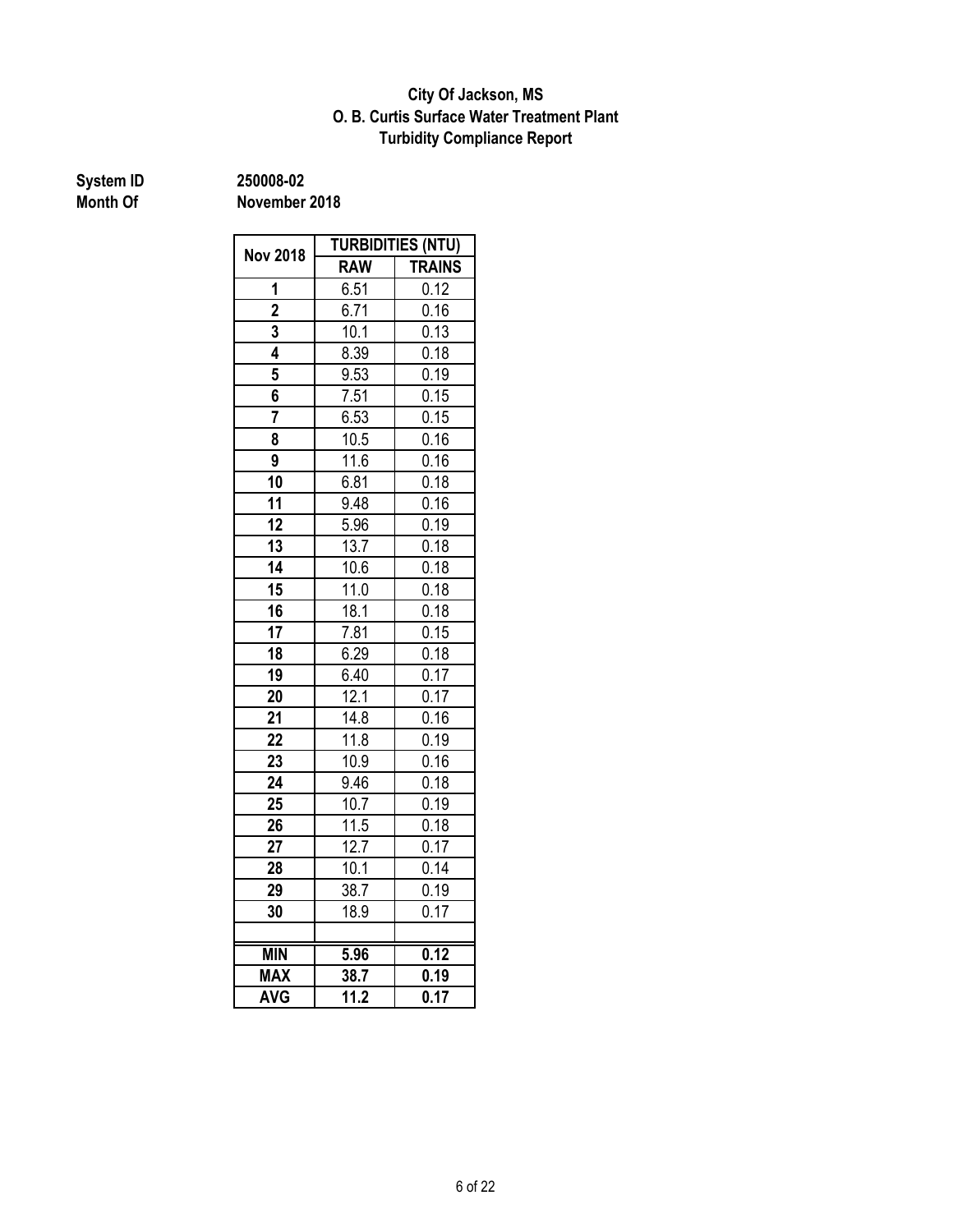#### **City Of Jackson, MS O. B. Curtis Surface Water Treatment Plant Turbidity Compliance**

# **System ID 250008-02**

| <b>Nov 2018</b> | <b>TIME</b> |         |            |            |            |         |  |
|-----------------|-------------|---------|------------|------------|------------|---------|--|
|                 | 12:00 AM    | 4:00 AM | 8:00 AM    | 12:00 PM   | 4:00 PM    | 8:00 PM |  |
| 1               | 0.06        | 0.08    | 0.06       | 0.12       | 0.06       | 0.09    |  |
| $\overline{2}$  | 0.11        | 0.13    | 0.16       | 0.06       | 0.10       | 0.09    |  |
| 3               | 0.13        | 0.10    | 0.06       | 0.10       | 0.11       | 0.06    |  |
| 4               | 0.06        | 0.15    | 0.18       | 0.06       | 0.06       | 0.15    |  |
| 5               | 0.06        | 0.06    | 0.10       | 0.10       | 0.19       | 0.16    |  |
| 6               | 0.13        | 0.15    | <b>OFF</b> | 0.14       | 0.14       | 0.13    |  |
| $\overline{7}$  | 0.06        | 0.06    | 0.06       | 0.07       | 0.06       | 0.15    |  |
| 8               | 0.16        | 0.06    | 0.06       | 0.12       | 0.10       | 0.11    |  |
| 9               | 0.16        | 0.14    | 0.05       | 0.11       | 0.10       | 0.14    |  |
| 10              | 0.16        | 0.16    | 0.18       | 0.09       | 0.16       | 0.13    |  |
| 11              | 0.16        | 0.10    | 0.07       | 0.16       | 0.08       | 0.16    |  |
| 12              | 0.15        | 0.08    | 0.16       | 0.07       | 0.11       | 0.19    |  |
| 13              | 0.18        | 0.07    | 0.14       | 0.08       | 0.08       | 0.10    |  |
| 14              | 0.10        | 0.10    | 0.09       | 0.08       | 0.18       | 0.13    |  |
| 15              | 0.17        | 0.18    | 0.16       | <b>OFF</b> | <b>OFF</b> | 0.13    |  |
| 16              | 0.13        | 0.15    | 0.06       | 0.18       | 0.06       | 0.14    |  |
| 17              | 0.14        | 0.06    | 0.10       | 0.05       | 0.13       | 0.15    |  |
| 18              | 0.14        | 0.13    | 0.16       | 0.18       | 0.14       | 0.16    |  |
| 19              | 0.16        | 0.14    | 0.12       | 0.14       | 0.17       | 0.16    |  |
| 20              | 0.15        | 0.16    | 0.17       | 0.16       | 0.16       | 0.16    |  |
| 21              | 0.16        | 0.16    | 0.16       | 0.13       | 0.16       | 0.10    |  |
| 22              | 0.13        | 0.14    | 0.16       | 0.19       | 0.18       | 0.17    |  |
| 23              | 0.15        | 0.15    | 0.10       | 0.11       | 0.11       | 0.16    |  |
| 24              | 0.15        | 0.17    | 0.10       | 0.12       | 0.15       | 0.18    |  |
| 25              | 0.18        | 0.16    | 0.19       | 0.18       | 0.16       | 0.15    |  |
| 26              | 0.15        | 0.15    | 0.15       | 0.18       | 0.18       | 0.16    |  |
| 27              | 0.17        | 0.15    | 0.15       | 0.17       | 0.10       | 0.13    |  |
| 28              | 0.14        | 0.13    | 0.13       | 0.14       | 0.14       | 0.09    |  |
| 29              | 0.10        | 0.12    | 0.19       | 0.18       | 0.18       | 0.15    |  |
| 30              | 0.13        | 0.17    | 0.13       | 0.12       | 0.14       | 0.13    |  |
|                 |             |         |            |            |            |         |  |
| <b>MIN</b>      | 0.06        | 0.06    | 0.05       | 0.05       | 0.06       | 0.06    |  |
| <b>MAX</b>      | 0.18        | 0.18    | 0.19       | 0.19       | 0.19       | 0.19    |  |
| <b>AVG</b>      | 0.13        | 0.13    | 0.12       | 0.12       | 0.13       | 0.14    |  |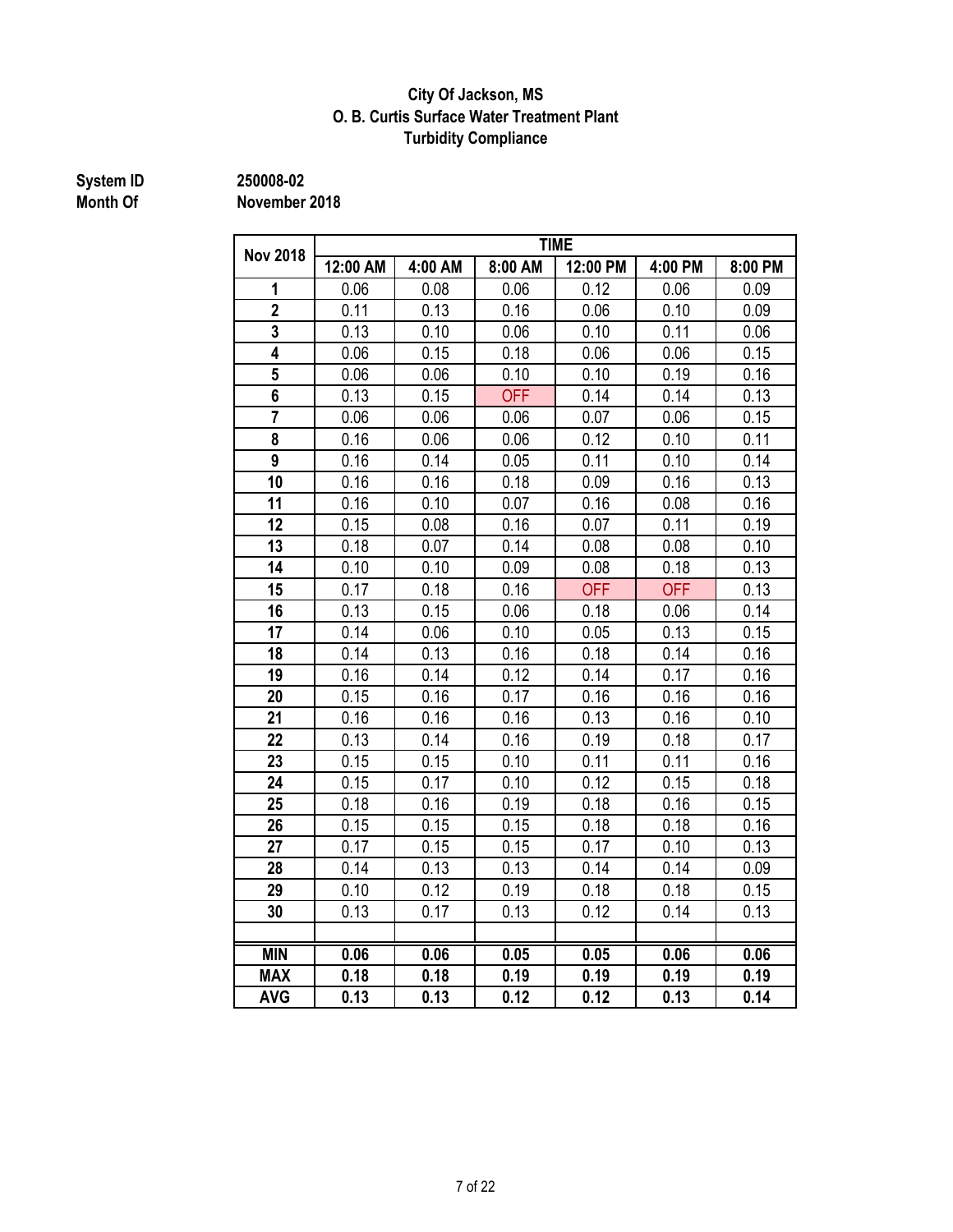#### **City Of Jackson, MS O. B. Curtis Surface Water Treatment Plant Disinfectant Compliance**

# **System ID 250008-02**

| <b>Nov 2018</b> | <b>TIME</b>      |         |         |          |         |                  |  |
|-----------------|------------------|---------|---------|----------|---------|------------------|--|
|                 | 12:00 AM         | 4:00 AM | 8:00 AM | 12:00 PM | 4:00 PM | 8:00 PM          |  |
| 1               | 3.0              | 3.0     | 3.0     | 3.0      | 3.1     | 3.1              |  |
| $\overline{2}$  | 3.0              | 3.1     | 3.0     | 3.0      | 3.0     | 2.8              |  |
| 3               | 2.4              | 2.2     | 2.3     | 2.6      | 2.6     | 2.4              |  |
| 4               | 2.4              | 2.4     | 2.5     | 2.0      | 2.6     | 2.7              |  |
| 5               | 2.3              | 2.3     | 2.0     | 2.3      | 1.9     | 2.2              |  |
| 6               | 1.9              | 1.9     | 2.0     | 2.0      | 2.2     | 2.2              |  |
| $\overline{7}$  | 2.1              | 2.1     | 2.3     | 2.2      | 2.2     | 2.3              |  |
| 8               | $\overline{2.3}$ | 2.3     | 2.3     | 2.3      | 2.6     | 2.6              |  |
| 9               | 2.5              | 2.5     | 2.5     | 2.5      | 2.5     | 2.5              |  |
| 10              | 2.5              | 2.4     | 2.4     | 2.4      | 2.6     | 2.7              |  |
| 11              | 2.6              | 2.7     | 2.6     | 2.6      | 2.8     | 2.7              |  |
| 12              | 2.9              | 3.1     | 2.7     | 2.8      | 2.6     | 2.8              |  |
| 13              | 2.9              | 2.9     | 2.9     | 3.0      | 3.0     | 2.9              |  |
| 14              | 2.9              | 2.9     | 2.8     | 2.9      | 2.8     | 3.0              |  |
| 15              | 3.0              | 2.5     | 2.3     | 2.3      | 4.0     | 2.0              |  |
| 16              | 2.5              | 3.0     | 2.6     | 2.5      | 2.5     | 2.8              |  |
| 17              | 2.9              | 2.9     | 3.4     | 2.9      | 3.0     | 2.9              |  |
| 18              | 3.2              | 2.8     | 2.5     | 2.4      | 2.9     | 2.4              |  |
| 19              | 2.5              | 2.6     | 2.6     | 2.6      | 2.5     | 2.3              |  |
| 20              | 2.2              | 2.3     | 2.5     | 2.5      | 2.5     | 2.6              |  |
| 21              | 2.7              | 2.8     | 2.4     | 2.4      | 2.8     | 2.8              |  |
| 22              | 3.3              | 2.9     | 2.9     | 2.9      | 3.0     | 2.8              |  |
| 23              | 2.9              | 2.9     | 2.7     | 2.7      | 2.7     | 2.9              |  |
| 24              | 2.8              | 2.6     | 2.8     | 2.7      | 2.4     | 2.7              |  |
| 25              | 2.7              | 2.6     | 2.8     | 2.9      | 2.3     | 2.6              |  |
| 26              | 2.7              | 2.7     | 2.4     | 2.4      | 2.5     | 2.8              |  |
| 27              | 2.6              | 2.8     | 3.2     | 2.8      | 3.0     | 3.0              |  |
| 28              | 2.9              | 2.9     | 2.7     | 2.8      | 2.9     | 3.0              |  |
| 29              | 3.0              | 2.9     | 3.0     | 3.0      | 3.0     | 3.0              |  |
| 30              | 3.0              | 2.9     | 3.5     | 2.6      | 1.9     | 3.2              |  |
|                 |                  |         |         |          |         |                  |  |
| <b>MIN</b>      | 1.9              | 1.9     | 2.0     | 2.0      | 1.9     | $\overline{2.0}$ |  |
| <b>MAX</b>      | 3.3              | 3.1     | 3.5     | 3.0      | 4.0     | 3.2              |  |
| <b>AVG</b>      | 2.7              | 2.7     | 2.6     | 2.6      | 2.7     | 2.7              |  |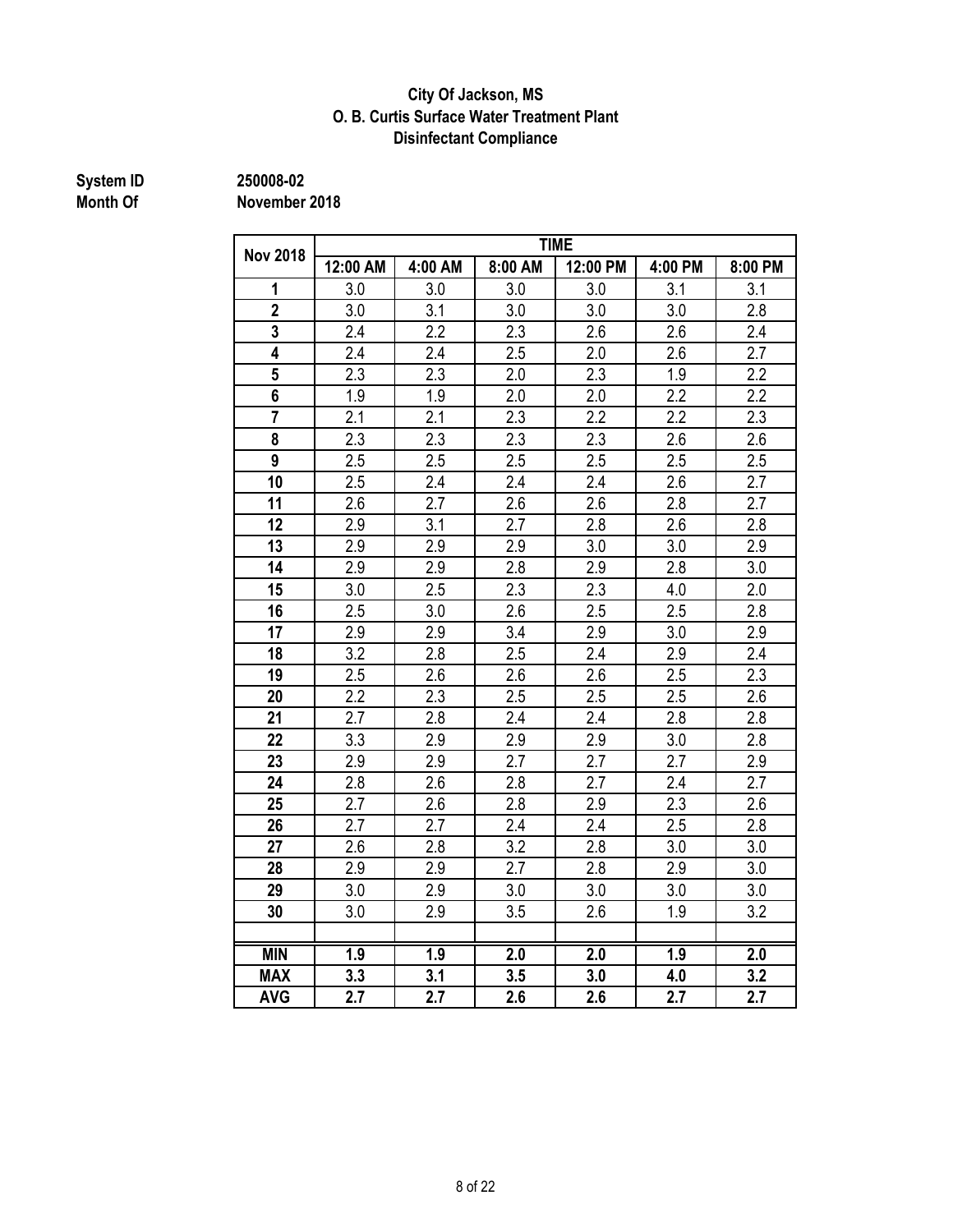### 9 of 22

#### **CITY OF JACKSON J. H. Fewell Water Treament Plant Monthly Report**

### **System ID 250008-01 Month of November 2018**

1. Total number of turbidity measurements taken during the month.

2. Percentage of turbidity that were equal to or less than the turbidity limit of 0.3 NTU. 100.0%

3. Number of filters that exceeded 0.5 NTU in 2 consecutive readings taken 15 min. apart after first four hours of operation.

4. Number of filters that exceeded 1.0 NTU in 2 consecutive readings taken 15 min. apart in 3 consecutive months.

5. Lowest daily disinfectant concentration entering the distribution system in mg/l.

| 6. Date and duration of each period the disinfectant fell below 0.2 mg/l for more than an hour while |  |
|------------------------------------------------------------------------------------------------------|--|
| entering the distribution system.                                                                    |  |

7. Total number of disinfectant residual measured in the distribution system where total coliform samples were collected.

8. Number of instances where disinfectant was not measured in the distribution system where total coliform samples were collected.

9. Number of instances where disinfectant was measured in the distributed system but not detected. NONE

|               | wood daily dibilities talk conservation critering the dibilibation by Stern in High. |               |     |               |      |      |     |    |     |
|---------------|--------------------------------------------------------------------------------------|---------------|-----|---------------|------|------|-----|----|-----|
|               | 3.3                                                                                  |               | 2.5 | 13            |      | 19   |     | 25 | 2.9 |
| ົ<br><u>L</u> | າາ                                                                                   |               | 2.5 | 14            | د.2  | 20   |     | 26 |     |
| ົ<br>J        | 2.8                                                                                  |               | 2.3 | 15            |      | 21   | 2.9 | 27 | 2.6 |
| 4             | 2.3                                                                                  | 10            | 1.9 | 16            | J.U  | 22   |     | 28 | 2.9 |
| 5             |                                                                                      |               | 3.6 |               | 2.4  | 23   |     | 29 |     |
|               |                                                                                      | $\sim$ $\sim$ | - - | $\sim$ $\sim$ | $ -$ | $ -$ |     |    |     |

|         | פ פ<br>ບ.ບ          |    | 2.5 | - 12<br>ں ا | n 7<br>$\sim$    | 19 | n               | 25 | ס כי     |
|---------|---------------------|----|-----|-------------|------------------|----|-----------------|----|----------|
| ົ<br>4  | າ າ<br>J.L          |    | 2.5 | 14          | 2.5              | 20 | n 7<br><u>.</u> | 26 | $\Omega$ |
| C.<br>J | 2.8                 |    | 2.3 | 15          | 2.1              | 21 | 2.9             | 27 | 2.6      |
| 4       | 2.3                 | 10 | 1.9 | 16          | 3.0              | 22 | 3.0             | 28 | 2.9      |
| 5       | $\overline{ }$<br>i | 44 | 3.6 | 17          | 2.4              | 23 | 2.9             | 29 | $\Omega$ |
| 6       | 2.3                 | 12 | 2.0 | 18          | $\sim$ $\lambda$ | 24 | 2.9             | 30 | ററ       |
|         |                     |    |     |             |                  |    |                 |    |          |



NONE

NONE

NONE

125

NONE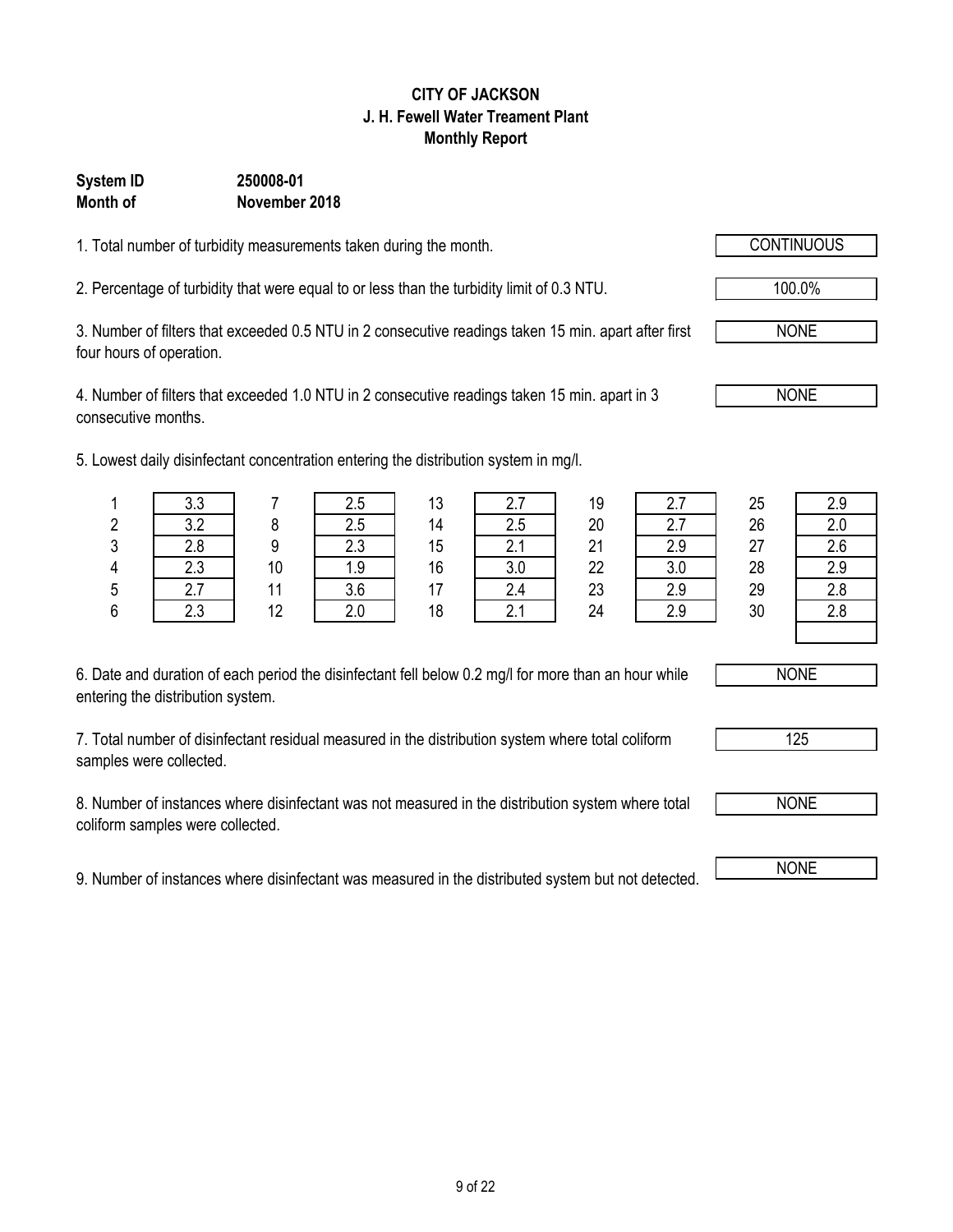#### **J. H. Fewell Surface Water Treament Plant Turbidity Compliance Report City of Jackson, MS**

# **System ID** 250008-01<br>MONTH November

**MONTH November 2018**

| <b>Nov 2018</b> |            |                | <b>TURBIDITIES (NTU)</b> |                   |
|-----------------|------------|----------------|--------------------------|-------------------|
|                 | <b>RAW</b> | <b>SETTLED</b> | <b>FILTER</b>            | <b>HS#1</b>       |
| 1               | 29.4       | 0.21           | 0.16                     | 0.10              |
| $\overline{2}$  | 9.89       | 0.25           | 0.17                     | 0.10              |
| 3               | 8.66       | 0.28           | 0.15                     | 0.11              |
| 4               | 16.5       | 0.26           | 0.18                     | 0.13              |
| 5               | 82.5       | 0.28           | 0.19                     | 0.12              |
| 6               | 10.0       | 0.31           | 0.16                     | 0.10              |
| $\overline{7}$  | 89.8       | 0.25           | 0.17                     | $0.\overline{14}$ |
| 8               | 18.1       | 0.26           | 0.18                     | 0.13              |
| 9               | 15.7       | 0.26           | 0.18                     | 0.12              |
| 10              | 16.8       | 0.22           | 0.15                     | 0.10              |
| 11              | 6.56       | 0.31           | 0.17                     | 0.10              |
| 12              | 45.4       | 0.92           | 0.21                     | 0.16              |
| 13              | 35.2       | 0.35           | 0.19                     | 0.12              |
| 14              | 90.0       | 0.37           | 0.16                     | 0.13              |
| 15              | 27.3       | 0.65           | 0.19                     | 0.12              |
| 16              | 11.4       | 0.59           | 0.17                     | 0.12              |
| 17              | 10.6       | 0.35           | 0.19                     | 0.10              |
| 18              | 8.72       | 0.43           | 0.17                     | 0.10              |
| 19              | 83.5       | 0.41           | 0.16                     | 0.11              |
| 20              | 8.37       | 0.38           | 0.15                     | 0.10              |
| 21              | 10.2       | 0.41           | 0.16                     | 0.11              |
| 22              | 90.0       | 0.36           | 0.16                     | 0.09              |
| 23              | 18.5       | 0.25           | 0.17                     | 0.10              |
| 24              | 13.6       | 0.39           | 0.12                     | 0.13              |
| 25              | 42.4       | 0.40           | 0.14                     | 0.12              |
| 26              | 14.5       | 1.18           | 0.20                     | 0.12              |
| 27              | 27.1       | 0.77           | 0.15                     | 0.17              |
| 28              | 57.1       | 0.68           | 0.14                     | 0.17              |
| 29              | 17.1       | 0.70           | 0.21                     | 0.21              |
| 30              | 12.8       | 0.53           | 0.17                     | 0.15              |
|                 |            |                |                          |                   |
| <b>MIN</b>      | 6.56       | 0.21           | 0.12                     | 0.09              |
| <b>MAX</b>      | 90.0       | 1.18           | 0.21                     | 0.21              |
| <b>AVG</b>      | 30.9       | 0.43           | 0.17                     | 0.11              |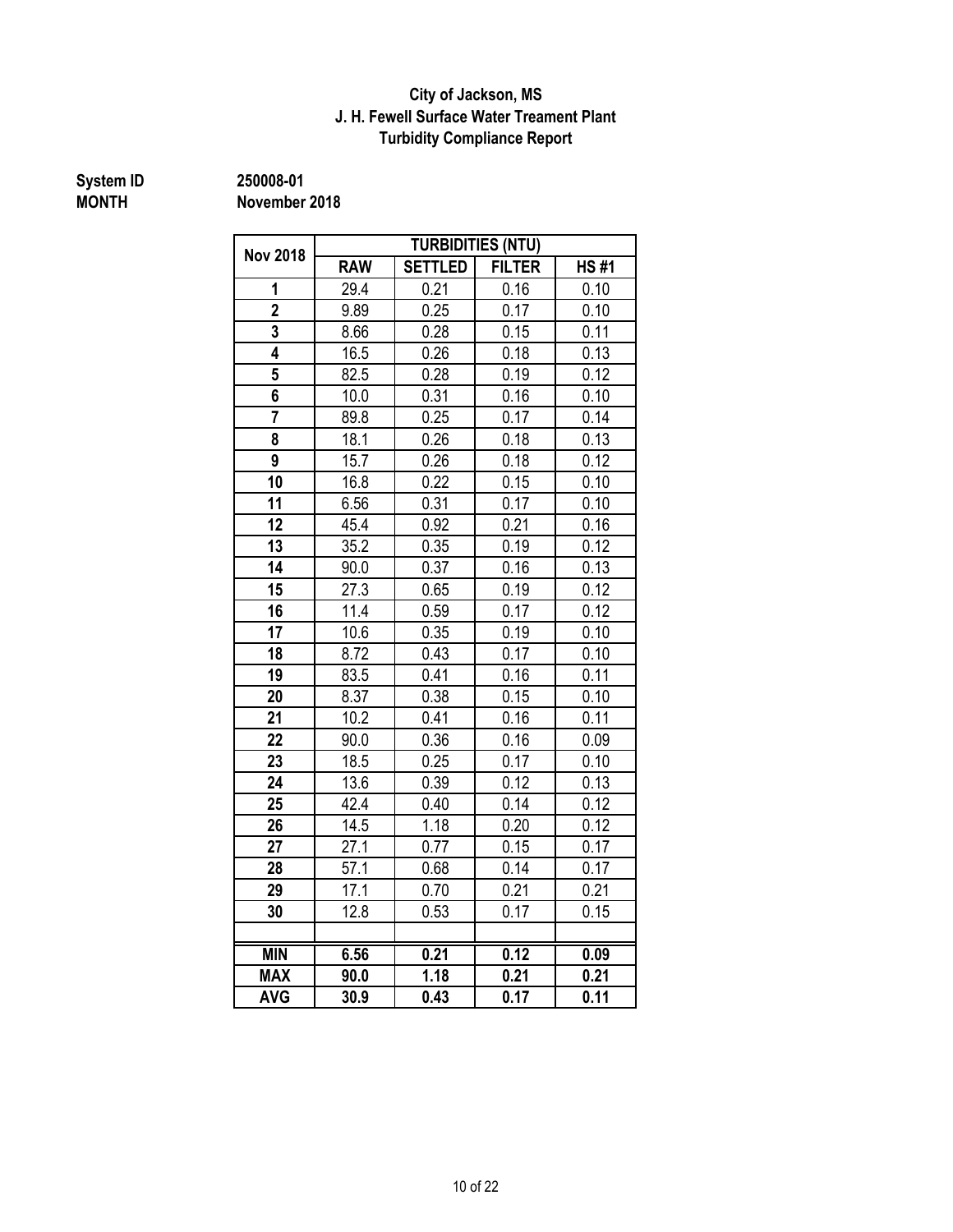#### **J. H. Fewell Surface Water Treament Plant Turbidity Compliance City of Jackson, MS**

**System ID 250008-01**

**MONTH November 2018**

| <b>Nov 2018</b> |          |         |         | <b>TIME</b> |         |         |
|-----------------|----------|---------|---------|-------------|---------|---------|
|                 | 12:00 AM | 4:00 AM | 8:00 AM | 12:00 PM    | 4:00 PM | 8:00 PM |
| 1               | 0.08     | 0.09    | 0.09    | 0.10        | 0.09    | 0.10    |
| $\overline{2}$  | 0.10     | 0.09    | 0.09    | 0.09        | 0.10    | 0.10    |
| 3               | 0.10     | 0.10    | 0.11    | 0.11        | 0.11    | 0.11    |
| 4               | 0.11     | 0.11    | 0.11    | 0.12        | 0.13    | 0.13    |
| 5               | 0.12     | 0.12    | 0.11    | 0.10        | 0.10    | 0.10    |
| 6               | 0.10     | 0.10    | 0.10    | 0.10        | 0.10    | 0.10    |
| $\overline{7}$  | 0.10     | 0.11    | 0.14    | 0.14        | 0.14    | 0.12    |
| 8               | 0.12     | 0.13    | 0.12    | 0.12        | 0.12    | 0.12    |
| 9               | 0.12     | 0.12    | 0.11    | 0.11        | 0.10    | 0.10    |
| 10              | 0.10     | 0.10    | 0.10    | 0.10        | 0.10    | 0.10    |
| 11              | 0.10     | 0.10    | 0.10    | 0.10        | 0.10    | 0.10    |
| 12              | 0.11     | 0.13    | 0.16    | 0.16        | 0.12    | 0.11    |
| 13              | 0.11     | 0.11    | 0.12    | 0.12        | 0.12    | 0.12    |
| 14              | 0.13     | 0.12    | 0.13    | 0.12        | 0.12    | 0.11    |
| 15              | 0.12     | 0.11    | 0.12    | 0.12        | 0.11    | 0.11    |
| 16              | 0.11     | 0.11    | 0.12    | 0.11        | 0.10    | 0.10    |
| 17              | 0.10     | 0.08    | 0.09    | 0.10        | 0.10    | 0.10    |
| 18              | 0.10     | 0.09    | 0.09    | 0.09        | 0.09    | 0.09    |
| 19              | 0.09     | 0.09    | 0.09    | 0.11        | 0.09    | 0.08    |
| 20              | 0.09     | 0.09    | 0.09    | 0.10        | 0.10    | 0.10    |
| 21              | 0.10     | 0.10    | 0.10    | 0.11        | 0.10    | 0.10    |
| 22              | 0.09     | 0.09    | 0.09    | 0.09        | 0.09    | 0.09    |
| 23              | 0.09     | 0.09    | 0.09    | 0.10        | 0.10    | 0.10    |
| 24              | 0.10     | 0.09    | 0.10    | 0.13        | 0.12    | 0.10    |
| 25              | 0.10     | 0.10    | 0.10    | 0.10        | 0.10    | 0.12    |
| 26              | 0.12     | 0.11    | 0.11    | 0.11        | 0.10    | 0.11    |
| 27              | 0.11     | 0.12    | 0.17    | 0.14        | 0.11    | 0.12    |
| 28              | 0.16     | 0.16    | 0.14    | 0.14        | 0.14    | 0.17    |
| 29              | 0.19     | 0.21    | 0.19    | 0.19        | 0.20    | 0.19    |
| 30              | 0.15     | 0.11    | 0.12    | 0.09        | 0.11    | 0.11    |
|                 |          |         |         |             |         |         |
| <b>MIN</b>      | 0.08     | 0.08    | 0.09    | 0.09        | 0.09    | 0.08    |
| <b>MAX</b>      | 0.19     | 0.21    | 0.19    | 0.19        | 0.20    | 0.19    |
| <b>AVG</b>      | 0.11     | 0.11    | 0.11    | 0.11        | 0.11    | 0.11    |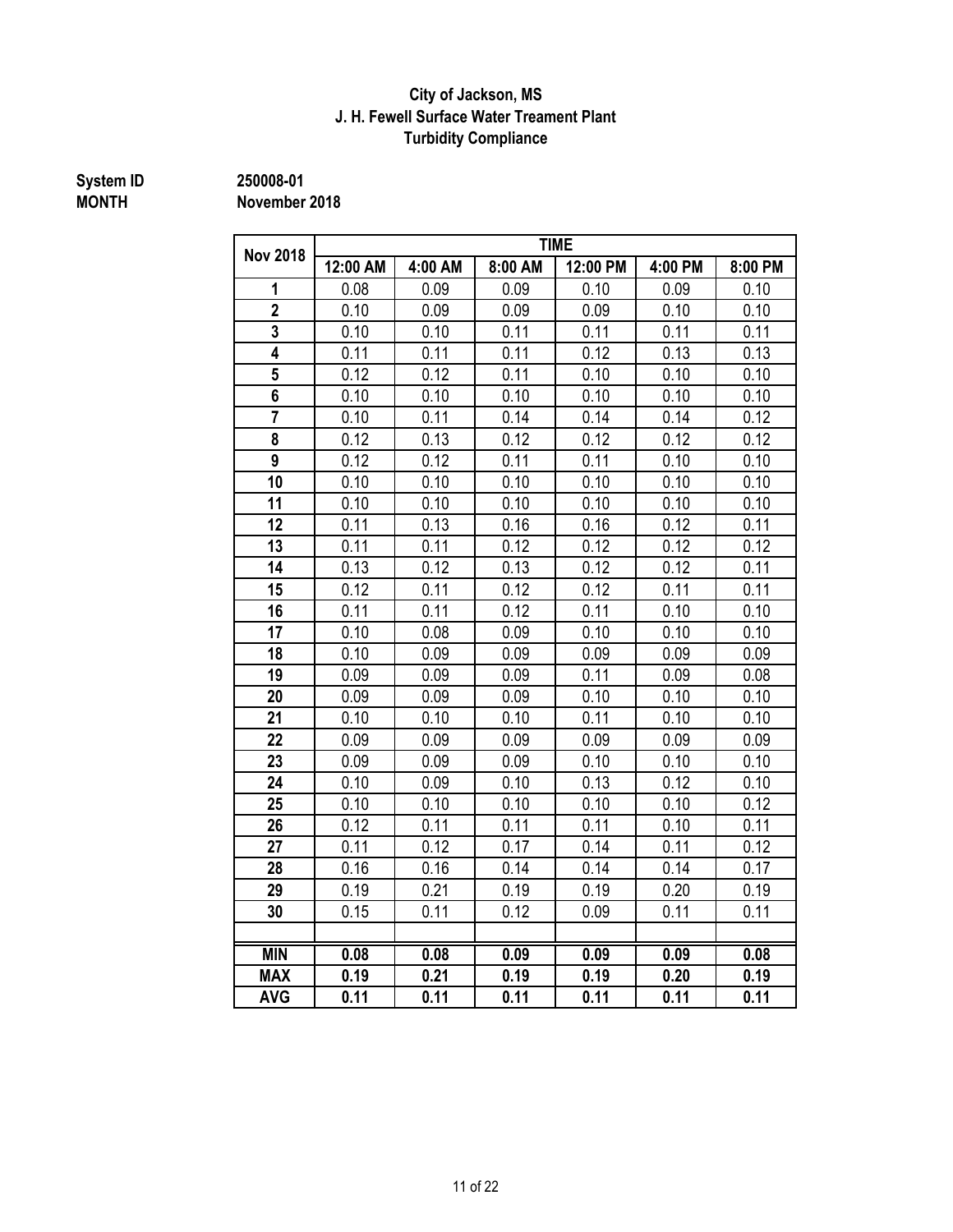### **Disinfectant Compliance City Of Jackson, MS J. H. Fewell Surface Water Treatment Plant**

# **System ID** 250008-01<br>MONTH November

**MONTH November 2018**

|                         |          |         |         | <b>TIME</b> |         |                  |
|-------------------------|----------|---------|---------|-------------|---------|------------------|
| <b>Nov 2018</b>         | 12:00 AM | 4:00 AM | 8:00 AM | 12:00 PM    | 4:00 PM | 8:00 PM          |
| 1                       | 3.5      | 3.3     | 3.5     | 3.3         | 3.5     | 3.3              |
| $\overline{2}$          | 3.2      | 3.7     | 3.9     | 3.5         | 3.2     | 3.2              |
| 3                       | 2.8      | 3.0     | 2.8     | 3.0         | 3.0     | 3.0              |
| 4                       | 2.7      | 3.0     | 2.8     | 2.4         | 2.3     | 2.4              |
| 5                       | 2.7      | 2.7     | 2.7     | 2.9         | 2.8     | 2.7              |
| $\overline{\mathbf{6}}$ | 2.5      | 2.8     | 2.4     | 2.3         | 2.7     | 2.8              |
| $\overline{7}$          | 2.6      | 3.3     | 2.5     | 2.7         | 3.1     | 2.9              |
| 8                       | 3.5      | 2.8     | 3.6     | 3.5         | 2.5     | 2.6              |
| $\overline{9}$          | 2.9      | 3.0     | 3.5     | 2.9         | 3.0     | 2.3              |
| 10                      | 3.3      | 2.5     | 3.8     | 3.5         | 3.4     | 1.9              |
| 11                      | 3.6      | 4.0     | 3.8     | 4.0         | 4.0     | 4.0              |
| 12                      | 3.1      | 3.3     | 3.2     | 3.5         | 3.2     | 2.0              |
| 13                      | 2.7      | 2.8     | 2.8     | 2.8         | 3.0     | 2.7              |
| 14                      | 2.7      | 2.7     | 2.5     | 3.0         | 2.7     | 2.6              |
| 15                      | 2.4      | 2.6     | 2.5     | 2.1         | 3.0     | 2.3              |
| 16                      | 3.3      | 3.1     | 3.0     | 3.2         | 3.2     | 3.0              |
| 17                      | 3.0      | 2.8     | 2.8     | 3.2         | 2.5     | 2.4              |
| 18                      | 2.5      | 2.1     | 2.4     | 2.4         | 2.2     | $\overline{2.1}$ |
| 19                      | 2.7      | 2.8     | 3.6     | 2.7         | 3.2     | 2.9              |
| 20                      | 3.0      | 3.0     | 2.7     | 3.5         | 2.9     | 3.0              |
| 21                      | 3.0      | 3.0     | 2.9     | 3.0         | 3.0     | 3.0              |
| 22                      | 3.1      | 3.0     | 3.0     | 3.3         | 3.0     | 3.0              |
| 23                      | 3.0      | 2.9     | 3.0     | 2.9         | 3.0     | 3.0              |
| 24                      | 3.0      | 3.0     | 3.0     | 2.9         | 2.9     | 2.9              |
| 25                      | 3.0      | 3.1     | 3.0     | 3.0         | 2.9     | 2.9              |
| 26                      | 2.8      | 2.2     | 3.3     | 2.6         | 2.0     | 2.0              |
| 27                      | 3.2      | 3.0     | 2.6     | 2.6         | 3.1     | 3.0              |
| 28                      | 2.9      | 2.9     | 2.9     | 2.9         | 3.6     | 3.2              |
| 29                      | 3.2      | 3.2     | 2.9     | 2.8         | 2.9     | 2.9              |
| 30                      | 3.2      | 3.0     | 2.8     | 2.8         | 3.0     | 2.8              |
|                         |          |         |         |             |         |                  |
| <b>MIN</b>              | 2.4      | 2.1     | 2.4     | 2.1         | 2.0     | 1.9              |
| <b>MAX</b>              | 3.6      | 4.0     | 3.9     | 4.0         | 4.0     | 4.0              |
| <b>AVG</b>              | 3.0      | 2.9     | 3.0     | 3.0         | 2.9     | 2.8              |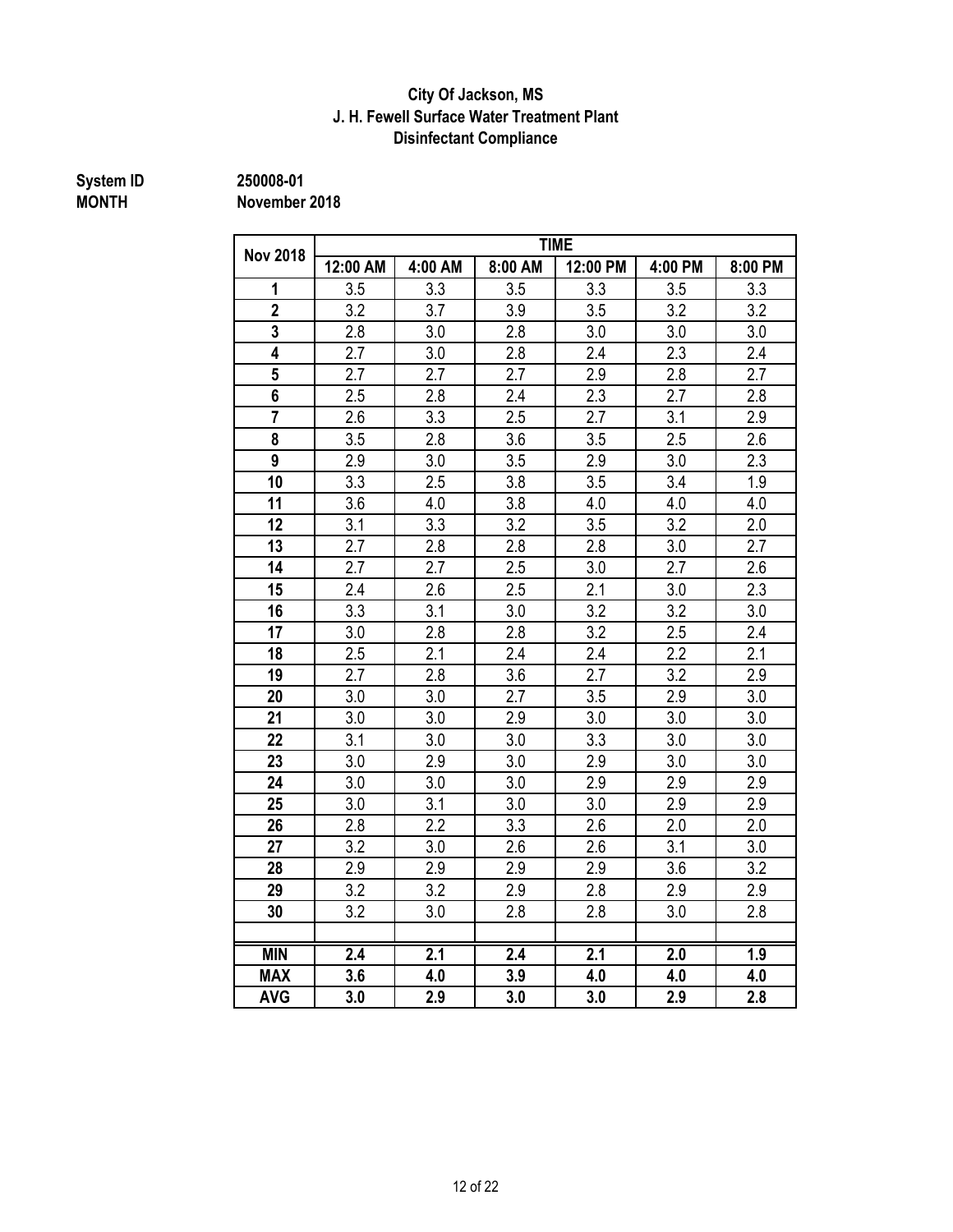### **CITY OF JACKSON DISTRIBUTION SYSTEM DISINFECTANT DATA**

| System ID    | 250008             |
|--------------|--------------------|
| $M = 11 - 1$ | National Accordion |

**Month of November 2018**

|                 | No. of sites,<br>disinfectant residual<br>measured (a) | No. of sites, no<br>disinfectant measured,<br>HPC measured (b) | No. of sites,<br>disinfectant residual<br>not detected, no HPC<br>measured (c) | No. of sites,<br>disinfectant residual<br>not detected. HPC><br>500/ml (d) | No. of sites,<br>disinfectant residual<br>not measured. HPC ><br>500/ml (e) |
|-----------------|--------------------------------------------------------|----------------------------------------------------------------|--------------------------------------------------------------------------------|----------------------------------------------------------------------------|-----------------------------------------------------------------------------|
| <b>DATE</b>     | COL <sub>2</sub>                                       | COL <sub>3</sub>                                               | COL <sub>4</sub>                                                               | COL <sub>5</sub>                                                           | COL 6                                                                       |
| 1               |                                                        |                                                                |                                                                                |                                                                            |                                                                             |
| $\overline{c}$  |                                                        |                                                                |                                                                                |                                                                            |                                                                             |
| $\overline{3}$  |                                                        |                                                                |                                                                                |                                                                            |                                                                             |
| $\overline{4}$  |                                                        |                                                                |                                                                                |                                                                            |                                                                             |
| 5               | $40\,$                                                 |                                                                |                                                                                |                                                                            |                                                                             |
| $\overline{6}$  | 50                                                     |                                                                |                                                                                |                                                                            |                                                                             |
| $\overline{7}$  | $\overline{12}$                                        |                                                                |                                                                                |                                                                            |                                                                             |
| 8               | 23                                                     |                                                                |                                                                                |                                                                            |                                                                             |
| $\overline{9}$  |                                                        |                                                                |                                                                                |                                                                            |                                                                             |
| 10              |                                                        |                                                                |                                                                                |                                                                            |                                                                             |
| $\overline{11}$ |                                                        |                                                                |                                                                                |                                                                            |                                                                             |
| 12              |                                                        |                                                                |                                                                                |                                                                            |                                                                             |
| 13              |                                                        |                                                                |                                                                                |                                                                            |                                                                             |
| $\overline{14}$ |                                                        |                                                                |                                                                                |                                                                            |                                                                             |
| 15              |                                                        |                                                                |                                                                                |                                                                            |                                                                             |
| 16              |                                                        |                                                                |                                                                                |                                                                            |                                                                             |
| 17              |                                                        |                                                                |                                                                                |                                                                            |                                                                             |
| $\overline{18}$ |                                                        |                                                                |                                                                                |                                                                            |                                                                             |
| 19              |                                                        |                                                                |                                                                                |                                                                            |                                                                             |
| $\overline{20}$ |                                                        |                                                                |                                                                                |                                                                            |                                                                             |
| 21              |                                                        |                                                                |                                                                                |                                                                            |                                                                             |
| 22              |                                                        |                                                                |                                                                                |                                                                            |                                                                             |
| 23              |                                                        |                                                                |                                                                                |                                                                            |                                                                             |
| 24              |                                                        |                                                                |                                                                                |                                                                            |                                                                             |
| $\overline{25}$ |                                                        |                                                                |                                                                                |                                                                            |                                                                             |
| 26              |                                                        |                                                                |                                                                                |                                                                            |                                                                             |
| 27              |                                                        |                                                                |                                                                                |                                                                            |                                                                             |
| 28              |                                                        |                                                                |                                                                                |                                                                            |                                                                             |
| 29              |                                                        |                                                                |                                                                                |                                                                            |                                                                             |
| 30              |                                                        |                                                                |                                                                                |                                                                            |                                                                             |
| 31              |                                                        |                                                                |                                                                                |                                                                            |                                                                             |
| Total           | 125                                                    | 0                                                              | $\pmb{0}$                                                                      | 0                                                                          | $\pmb{0}$                                                                   |

$$
V =
$$
  $(c+d+e)/(a+b)*100$ 

 $V = 0$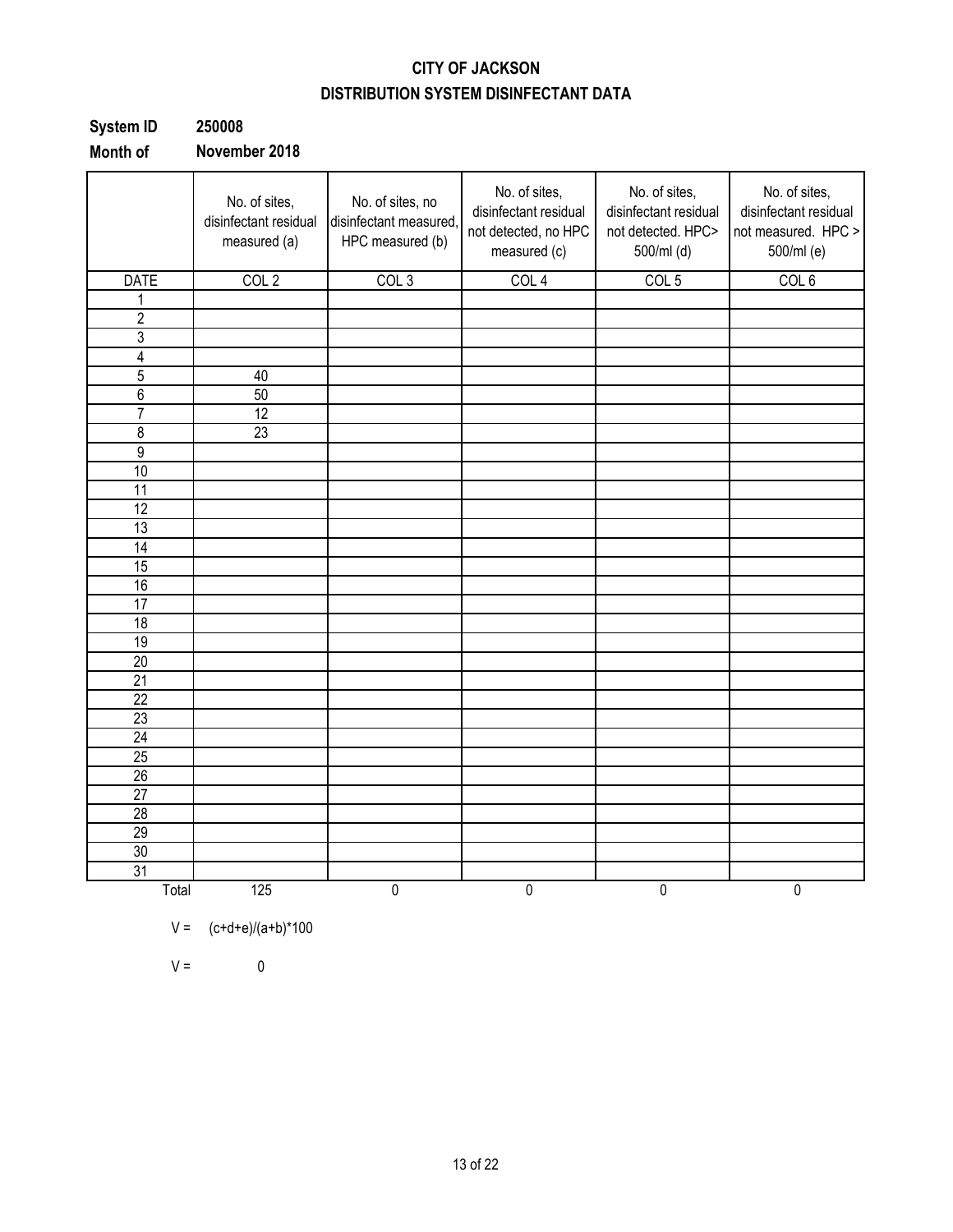### **CITY OF JACKSON CHLORINE DIOXIDE COMPLIANCE**

|                  |                  | <b>SYSTEM ID: 250008-02</b> |                  | <b>SYSTEM ID: 250008-01</b> |             | <b>DISTRIBUT</b> |
|------------------|------------------|-----------------------------|------------------|-----------------------------|-------------|------------------|
| <b>Nov-18</b>    |                  | <b>O.B. CURTIS</b>          |                  | J. H. FEWELL                | <b>DATE</b> | <b>SITE</b>      |
|                  | CIO <sub>2</sub> | CIO.                        | CIO <sub>2</sub> | CIO.                        |             | Olympia          |
|                  |                  |                             |                  |                             |             | <b>Boling St</b> |
| $\mathbf{1}$     | <b>OFF</b>       | <b>OFF</b>                  | 0.19             | 0.00                        |             | John Hopkins     |
| $\overline{c}$   | <b>OFF</b>       | <b>OFF</b>                  | <b>OFF</b>       | <b>OFF</b>                  |             |                  |
| 3                | <b>OFF</b>       | <b>OFF</b>                  | <b>OFF</b>       | <b>OFF</b>                  |             |                  |
| 4                | <b>OFF</b>       | <b>OFF</b>                  | <b>OFF</b>       | <b>OFF</b>                  |             |                  |
| $\overline{5}$   | <b>OFF</b>       | <b>OFF</b>                  | <b>OFF</b>       | <b>OFF</b>                  |             |                  |
| $\,6\,$          | <b>OFF</b>       | <b>OFF</b>                  | <b>OFF</b>       | <b>OFF</b>                  |             |                  |
| $\overline{7}$   | <b>OFF</b>       | <b>OFF</b>                  | <b>OFF</b>       | <b>OFF</b>                  |             |                  |
| 8                | <b>OFF</b>       | <b>OFF</b>                  | <b>OFF</b>       | <b>OFF</b>                  |             |                  |
| $\boldsymbol{9}$ | <b>OFF</b>       | <b>OFF</b>                  | <b>OFF</b>       | <b>OFF</b>                  |             |                  |
| 10               | <b>OFF</b>       | <b>OFF</b>                  | <b>OFF</b>       | <b>OFF</b>                  |             |                  |
| 11               | <b>OFF</b>       | <b>OFF</b>                  | <b>OFF</b>       | <b>OFF</b>                  |             |                  |
| 12               | <b>OFF</b>       | <b>OFF</b>                  | <b>OFF</b>       | <b>OFF</b>                  |             |                  |
| 13               | <b>OFF</b>       | <b>OFF</b>                  | <b>OFF</b>       | <b>OFF</b>                  |             |                  |
| 14               | <b>OFF</b>       | <b>OFF</b>                  | <b>OFF</b>       | <b>OFF</b>                  |             |                  |
| 15               | <b>OFF</b>       | <b>OFF</b>                  | <b>OFF</b>       | <b>OFF</b>                  |             |                  |
| 16               | <b>OFF</b>       | <b>OFF</b>                  | <b>OFF</b>       | <b>OFF</b>                  |             |                  |
| 17               | <b>OFF</b>       | <b>OFF</b>                  | <b>OFF</b>       | <b>OFF</b>                  |             |                  |
| 18               | <b>OFF</b>       | <b>OFF</b>                  | <b>OFF</b>       | <b>OFF</b>                  |             |                  |
| 19               | <b>OFF</b>       | <b>OFF</b>                  | <b>OFF</b>       | <b>OFF</b>                  |             |                  |
| 20               | <b>OFF</b>       | <b>OFF</b>                  | <b>OFF</b>       | <b>OFF</b>                  |             |                  |
| 21               | <b>OFF</b>       | <b>OFF</b>                  | <b>OFF</b>       | <b>OFF</b>                  |             |                  |
| 22               | <b>OFF</b>       | <b>OFF</b>                  | <b>OFF</b>       | <b>OFF</b>                  |             |                  |
| 23               | <b>OFF</b>       | <b>OFF</b>                  | <b>OFF</b>       | <b>OFF</b>                  |             |                  |
| 24               | <b>OFF</b>       | <b>OFF</b>                  | <b>OFF</b>       | <b>OFF</b>                  |             |                  |
| 25               | <b>OFF</b>       | <b>OFF</b>                  | <b>OFF</b>       | <b>OFF</b>                  |             |                  |
| 26               | <b>OFF</b>       | <b>OFF</b>                  | <b>OFF</b>       | <b>OFF</b>                  |             |                  |
| 27               | <b>OFF</b>       | <b>OFF</b>                  | <b>OFF</b>       | <b>OFF</b>                  |             |                  |
| 28               | <b>OFF</b>       | <b>OFF</b>                  | <b>OFF</b>       | <b>OFF</b>                  |             |                  |
| 29               | <b>OFF</b>       | <b>OFF</b>                  | <b>OFF</b>       | <b>OFF</b>                  |             |                  |
| 30               | <b>OFF</b>       | <b>OFF</b>                  | <b>OFF</b>       | <b>OFF</b>                  |             |                  |
|                  |                  |                             |                  |                             |             |                  |
|                  |                  |                             |                  |                             |             |                  |

| <b>DISTRIBUTION SITES</b>                                          |                  |  |  |  |  |  |  |
|--------------------------------------------------------------------|------------------|--|--|--|--|--|--|
| CIO <sub>2</sub><br><b>SITE</b><br><b>DATE</b><br>CIO <sup>®</sup> |                  |  |  |  |  |  |  |
|                                                                    | Olympia          |  |  |  |  |  |  |
|                                                                    | <b>Boling St</b> |  |  |  |  |  |  |
|                                                                    | John Hopkins     |  |  |  |  |  |  |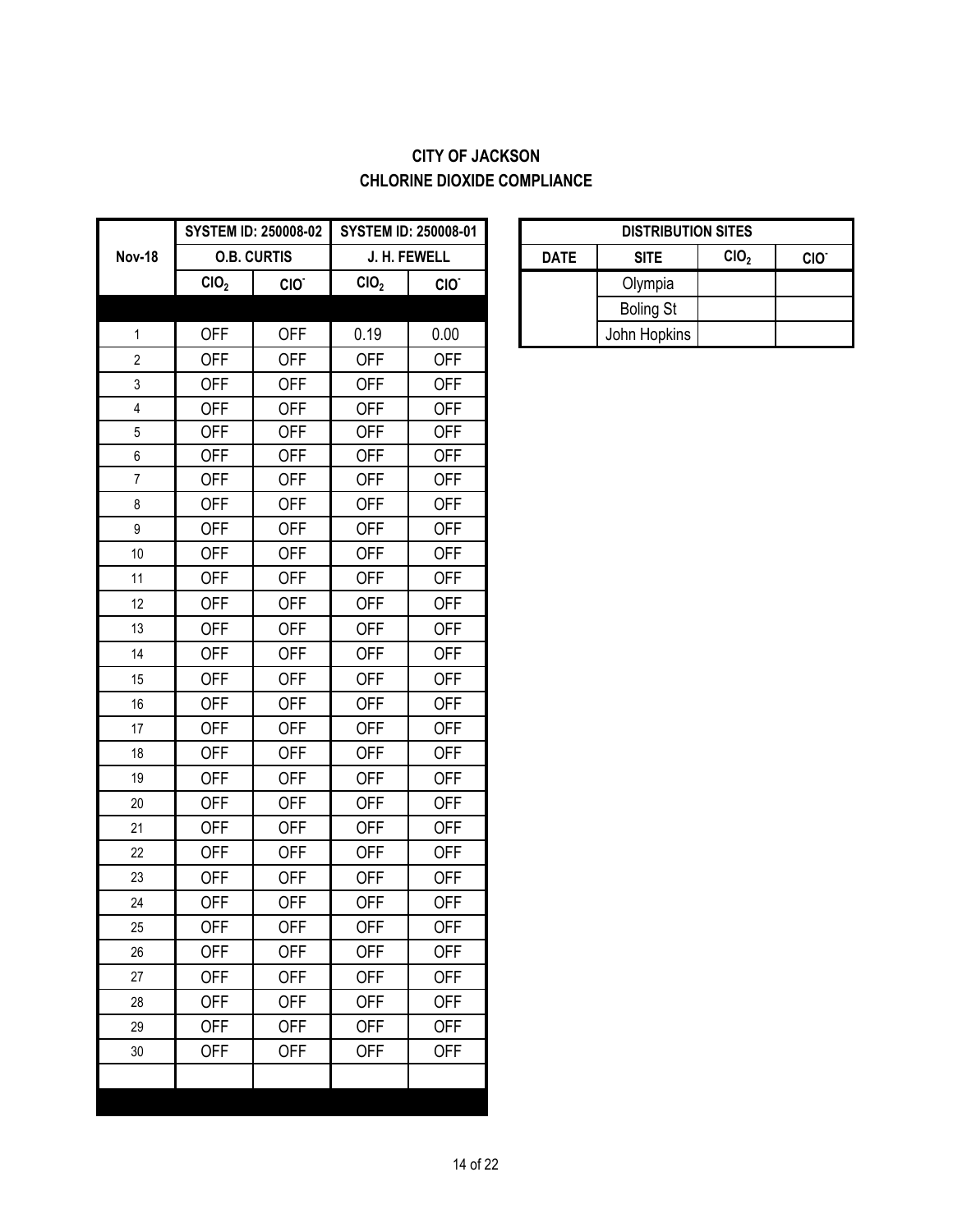|                                      | Water                         |                                            | Source Wat |  |  |  |  |
|--------------------------------------|-------------------------------|--------------------------------------------|------------|--|--|--|--|
|                                      |                               |                                            |            |  |  |  |  |
| >8.0                                 | 50.0%                         | 40.0%<br>30.0%                             |            |  |  |  |  |
| $>4.0$ to 8.0                        | 45.0%                         | 35.0%                                      | 25.0%      |  |  |  |  |
| $>2.0$ to 4.0                        | 35.0%                         | 25.0%                                      | 15.0%      |  |  |  |  |
|                                      | $>60-120$<br>$0 - 60$<br>>120 |                                            |            |  |  |  |  |
| Source<br>Water TOC<br>(ppm)         |                               | Source Water Alkalinity, ppm<br>as $CaCO3$ |            |  |  |  |  |
| TOC Table- Required % Removal of TOC |                               |                                            |            |  |  |  |  |

# **% ACTUAL TOC REMOVED = RAW TOC - FINISHED TOC X 100% RAW TOC**

| Source         | TOC Table- Required % Removal of TOC      |            | Source Water Alkalinity, ppm                      | <b>RAW TOC - FINISHED TOC</b><br>% ACTUAL TOC REMOVED = - |                                   |                                  |                                       | -X 100%                     |  |
|----------------|-------------------------------------------|------------|---------------------------------------------------|-----------------------------------------------------------|-----------------------------------|----------------------------------|---------------------------------------|-----------------------------|--|
| Water TOC      |                                           | as $CaCO3$ |                                                   |                                                           |                                   |                                  | <b>RAW TOC</b>                        |                             |  |
| (ppm)          | $0 - 60$                                  | $>60-120$  | $>120$                                            |                                                           |                                   |                                  |                                       |                             |  |
| >2.0 to 4.0    | 35.0%                                     | 25.0%      | 15.0%                                             |                                                           |                                   |                                  | % ACTUAL TOC REMOVED                  |                             |  |
| >4.0 to 8.0    | 45.0%                                     | 35.0%      | 25.0%                                             |                                                           | <b>TOC REMOVAL RATIO =-</b>       |                                  | <b>REQUIRED TOC REMOVAL</b>           |                             |  |
| >8.0           | 50.0%                                     | 40.0%      | 30.0%                                             |                                                           |                                   |                                  |                                       |                             |  |
|                |                                           |            |                                                   | <b>TOC Summary</b>                                        |                                   |                                  | <b>TOC % Removal Summary</b>          |                             |  |
| <b>Date</b>    | Water<br><b>Treatment</b><br><b>Plant</b> |            | <b>Source Water</b><br><b>Alkalinity</b><br>(ppm) | <b>Source Water</b><br>TOC (ppm)                          | <b>Treated Water</b><br>TOC (ppm) | <b>Actual TOC</b><br>Removed (%) | <b>Required TOC</b><br>Removal (%)    | <b>TOC Removal</b><br>Ratio |  |
|                | OBC HS1                                   |            | 12                                                | 8.2                                                       | 3.9                               | 52.4                             | 50.0                                  | 1.05                        |  |
| 1/9/2018       | OBC HS2                                   |            | 12                                                | 8.2                                                       | 4.1                               | 50.0                             | 50.0                                  | 1.00                        |  |
|                | JHF HS1                                   |            | 26                                                | 8.3                                                       | 5.2                               | 37.3                             | 50.0                                  | 0.75                        |  |
|                | OBC HS1                                   |            | 13                                                | 6.8                                                       | 3.1                               | 54.4                             | 50.0                                  | 1.09                        |  |
| 1/19/2018      | OBC HS2                                   |            | 13                                                | 6.8                                                       | 2.2                               | 67.6                             | 50.0                                  | 1.35                        |  |
|                | JHF HS1                                   |            | 20                                                | 7.2                                                       | 2.0                               | 72.2                             | 50.0                                  | 1.44                        |  |
|                | OBC HS1                                   |            | 12                                                | 4.2                                                       | 1.9                               | 54.8                             | 45.0                                  | 1.22                        |  |
| 1/31/2018      | OBC HS2                                   |            | 12                                                | 4.2                                                       | 1.3                               | 69.0                             | 45.0                                  | 1.53                        |  |
|                | JHF HS1                                   |            | 17                                                | 5.3                                                       | 1.1                               | 79.2                             | 45.0                                  | 1.76                        |  |
|                | OBC HS1                                   |            | $\overline{15}$                                   | $\overline{7.7}$                                          | 1.9                               | 75.3                             | 45.0                                  | 1.67                        |  |
| 2/5/2018       | OBC HS2                                   |            | 15                                                | 7.7                                                       | 2.7                               | 64.9                             | 45.0                                  | 1.44                        |  |
|                | JHF HS1                                   |            | 16                                                | 9.7                                                       | 1.4                               | 85.6                             | 50.0                                  | 1.71                        |  |
|                | OBC HS1                                   |            | 15                                                | 8.7                                                       | 3.7                               | 57.5                             | 50.0                                  | 1.15                        |  |
| 2/12/2008      | OBC HS2                                   |            | 15                                                | 8.7                                                       | 4.0                               | 54.0                             | 50.0                                  | 1.08                        |  |
|                | JHF HS1                                   |            | 15                                                | 11.5                                                      | 4.2                               | 63.5                             | 50.0                                  | 1.27                        |  |
|                | OBC HS1                                   |            | $\overline{11}$                                   | 14.4                                                      | 4.3                               | 70.1                             | 50.0                                  | 1.40                        |  |
| 2/21/2018      | OBC HS2                                   |            | 11                                                | 14.4                                                      | 5.1                               | 64.6                             | 50.0                                  | 1.29                        |  |
|                | JHF HS1                                   |            | 11                                                | 13.5                                                      | 5.4                               | 60.0                             | 50.0                                  | 1.20                        |  |
|                | OBC HS1                                   |            | 11                                                | 12.5                                                      | 4.3                               | 65.6                             | 50.0                                  | 1.31                        |  |
| 2/27/2018      | OBC HS2                                   |            | 11                                                | 12.5                                                      | 4.8                               | 61.6                             | 50.0                                  | 1.23                        |  |
|                | JHF HS1                                   |            | 11                                                | 12.9                                                      | 3.9                               | 69.8                             | 50.0                                  | 1.40                        |  |
|                | OBC HS1                                   |            | $\overline{12}$                                   | 6.8                                                       | 3.9                               | 42.6                             | 45.0                                  | 0.95                        |  |
| 3/5/2018       | OBC HS2                                   |            | 12                                                | 6.8                                                       | 4.1                               | 39.7                             | 45.0                                  | 0.88                        |  |
|                | JHF HS1                                   |            | 11                                                | 8.1                                                       | 3.5                               | 56.8                             | 50.0                                  | 1.14                        |  |
|                | OBC HS1                                   |            | $\overline{12}$                                   | 11.7                                                      | 3.7                               | 68.4                             | 50.0                                  | 1.37                        |  |
| 3/14/2018      | OBC HS2                                   |            | 12                                                | 11.7                                                      | 4.8                               | 59.0                             | 50.0                                  | 1.18                        |  |
|                | JHF HS1                                   |            | 12                                                | 12.8                                                      | 3.8                               | 70.3                             | 50.0                                  | 1.41                        |  |
|                | OBC HS1                                   |            | $\overline{13}$                                   | 15.9                                                      | 6.9                               | 56.6                             | 50.0                                  | 1.13                        |  |
| 3/20/2018      | OBC HS2                                   |            | 13                                                | 15.9                                                      | 7.4                               | 53.5                             | 50.0                                  | 1.07                        |  |
|                | JHF HS1                                   |            | 12                                                | 13.2                                                      | 7.0                               | 47.0                             | 50.0                                  | 0.94                        |  |
|                | OBC HS1                                   |            | 10                                                | 11.1                                                      | 4.3                               | 61.3                             | 50.0                                  | 1.23                        |  |
| 3/27/2018      | OBC HS2                                   |            | 10                                                | 11.1                                                      | 5.0                               | 55.0                             | 50.0                                  | 1.10                        |  |
|                | JHF HS1                                   |            | 12                                                | 12.3                                                      | 5.4                               | 56.1                             | 50.0                                  | 1.12                        |  |
|                | OBC HS1                                   |            | $\overline{12}$                                   | 13.0                                                      | 5.7                               | 56.2                             | 50.0                                  | 1.12                        |  |
| 4/3/2018       | OBC HS2                                   |            | 12                                                | 13.0                                                      | 4.9                               | 62.3                             | 50.0                                  | 1.25                        |  |
|                | JHF HS1                                   |            | 10                                                | 14.6                                                      | 4.5                               | 69.2                             | 50.0                                  | 1.38                        |  |
| <b>RUNNING</b> | OBC HS1                                   |            |                                                   |                                                           |                                   |                                  |                                       | 1.22                        |  |
| <b>ANNUAL</b>  | OBC HS2                                   |            |                                                   |                                                           |                                   |                                  |                                       | 1.20                        |  |
| <b>AVERAGE</b> | JHF HS1                                   |            |                                                   |                                                           |                                   |                                  |                                       | 1.29                        |  |
|                |                                           |            |                                                   |                                                           |                                   |                                  | TOTAL COMBINED RUNNING ANNUAL AVERAGE | 1.24                        |  |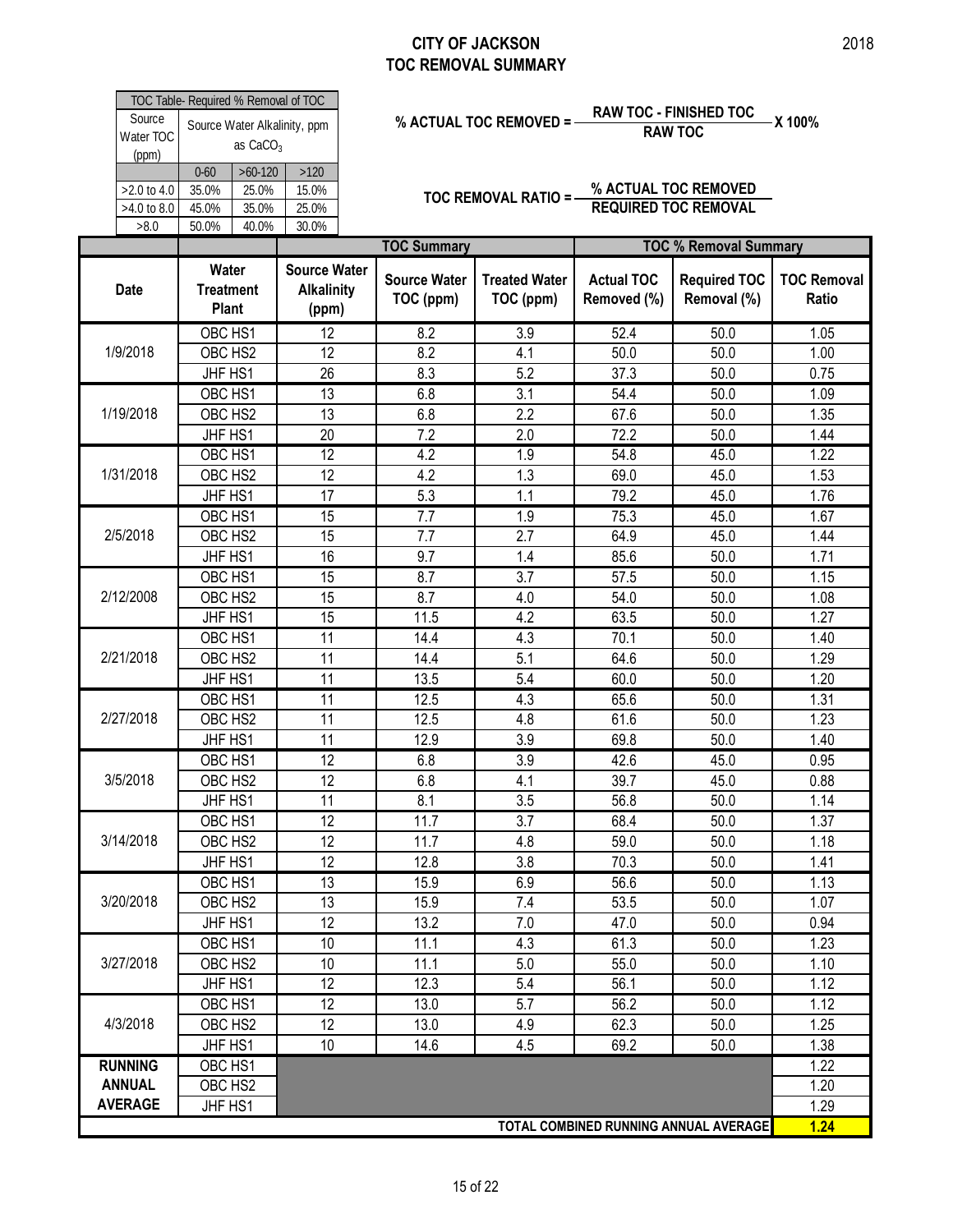| Source                       | TOC Table- Required % Removal of TOC |                             |                                    | <b>RAW TOC - FINISHED TOC</b><br>% ACTUAL TOC REMOVED =<br>X 100%<br><b>RAW TOC</b> |                                   |                                  |                                                     |                             |  |  |  |  |  |
|------------------------------|--------------------------------------|-----------------------------|------------------------------------|-------------------------------------------------------------------------------------|-----------------------------------|----------------------------------|-----------------------------------------------------|-----------------------------|--|--|--|--|--|
| Water TOC<br>(ppm)           |                                      | as $CaCO3$                  | Source Water Alkalinity, ppm       |                                                                                     |                                   |                                  |                                                     |                             |  |  |  |  |  |
| >2.0 to 4.0<br>$>4.0$ to 8.0 | $0 - 60$<br>35.0%<br>45.0%           | $>60-120$<br>25.0%<br>35.0% | >120<br>15.0%<br>25.0%             |                                                                                     | TOC REMOVAL RATIO =-              |                                  | % ACTUAL TOC REMOVED<br><b>REQUIRED TOC REMOVAL</b> |                             |  |  |  |  |  |
| >8.0                         | 50.0%                                | 40.0%                       | 30.0%                              | <b>TOC Summary</b>                                                                  |                                   |                                  | <b>TOC % Removal Summary</b>                        |                             |  |  |  |  |  |
|                              | Water                                |                             | <b>Source Water</b>                |                                                                                     |                                   |                                  |                                                     |                             |  |  |  |  |  |
| <b>Date</b>                  | <b>Treatment</b><br>Plant            |                             | <b>Alkalinity</b><br>(ppm)         | <b>Source Water</b><br>TOC (ppm)                                                    | <b>Treated Water</b><br>TOC (ppm) | <b>Actual TOC</b><br>Removed (%) | <b>Required TOC</b><br>Removal (%)                  | <b>TOC Removal</b><br>Ratio |  |  |  |  |  |
|                              | OBC HS1                              |                             | $\overline{12}$                    | 12.5                                                                                | $\overline{3.7}$                  | 70.4                             | 50.0                                                | 1.41                        |  |  |  |  |  |
| 4/9/2018                     | OBC HS2                              |                             | 12                                 | 12.5                                                                                | 3.9                               | 68.8                             | 50.0                                                | 1.38                        |  |  |  |  |  |
|                              | JHF HS1                              |                             | 10                                 | 12.6                                                                                | 4.5                               | 64.3                             | 50.0                                                | 1.29                        |  |  |  |  |  |
|                              | OBC HS1                              |                             | 16                                 | 13.5                                                                                | $\overline{2.1}$                  | 84.4                             | 50.0                                                | 1.69                        |  |  |  |  |  |
| 4/16/2018                    | OBC HS2                              |                             | 16                                 | 13.5                                                                                | 5.2                               | 61.5                             | 50.0                                                | 1.23                        |  |  |  |  |  |
|                              | JHF HS1                              |                             | 8                                  | 15.3                                                                                | 5.3                               | 65.4                             | 45.0                                                | 1.45                        |  |  |  |  |  |
| 5/8/2018                     | OBC HS1<br>OBC HS2                   |                             | $\overline{11}$<br>$\overline{11}$ | 9.7<br>9.7                                                                          | $\overline{3.7}$<br>3.4           | 61.9<br>64.9                     | 50.0<br>50.0                                        | 1.24<br>1.30                |  |  |  |  |  |
|                              | JHF HS1                              |                             | 15                                 | 9.8                                                                                 | 4.0                               | 59.2                             | 50.0                                                | 1.18                        |  |  |  |  |  |
|                              | OBC HS1                              |                             | 12                                 | 8.9                                                                                 | $\overline{1.7}$                  | 80.9                             | $\frac{1}{50.0}$                                    | 1.62                        |  |  |  |  |  |
| 5/16/2018                    | OBC HS2                              |                             | 12                                 | 8.9                                                                                 | 1.6                               | 82.0                             | 50.0                                                | 1.64                        |  |  |  |  |  |
|                              | JHF HS1                              |                             | $\overline{17}$                    | 8.5                                                                                 | $\overline{2.7}$                  | 68.2                             | 50.0                                                | 1.36                        |  |  |  |  |  |
|                              | OBC HS1                              |                             | $\overline{13}$                    | 10.6                                                                                | 6.2                               | 41.5                             | 50.0                                                | 0.83                        |  |  |  |  |  |
| 5/22/2018                    | OBC HS2                              |                             | $\overline{13}$                    | 10.6                                                                                | 6.4                               | 39.6                             | 50.0                                                | 0.79                        |  |  |  |  |  |
|                              | JHF HS1                              |                             | 24                                 | 16.5                                                                                | 5.9                               | 64.2                             | 50.0                                                | 1.28                        |  |  |  |  |  |
|                              | OBC HS1                              |                             | 15                                 | 7.6                                                                                 | 3.8                               | 50.0                             | 50.0                                                | 1.00                        |  |  |  |  |  |
| 5/30/2018                    | OBC HS2                              |                             | 15                                 | 9.2                                                                                 | 3.9                               | 57.6                             | 50.0                                                | 1.15                        |  |  |  |  |  |
|                              | JHF HS1                              |                             | 16                                 | 9.6                                                                                 | 4.0                               | 58.3                             | 50.0                                                | 1.17                        |  |  |  |  |  |
|                              | OBC HS1                              |                             | $\overline{14}$                    | 10.5                                                                                | 2.4                               | 77.1                             | 50.0                                                | 1.54                        |  |  |  |  |  |
| 6/4/2018                     | OBC HS2                              |                             | 14                                 | 10.5                                                                                | 4.1                               | 61.0                             | 50.0                                                | 1.22                        |  |  |  |  |  |
|                              | JHF HS1                              |                             | 17                                 | 8.1                                                                                 | 3.0                               | 63.0                             | 50.0                                                | 1.26                        |  |  |  |  |  |
|                              | OBC HS1                              |                             | 18                                 | 7.4                                                                                 | 1.7                               | 77.0                             | 45.0                                                | 1.71                        |  |  |  |  |  |
| 6/12/2018                    | OBC HS2                              |                             | 18                                 | 7.4                                                                                 | 2.1                               | 71.6                             | 45.0                                                | 1.59                        |  |  |  |  |  |
|                              | JHF HS1                              |                             | 16                                 | 13.4                                                                                | 1.8                               | 86.6                             | 50.0                                                | 1.73                        |  |  |  |  |  |
|                              | OBC HS1                              |                             | 15                                 | 7.1                                                                                 | 2.2                               | 69.0                             | 45.0                                                | 1.53                        |  |  |  |  |  |
| 6/17/2018                    | OBC HS2                              |                             | 15                                 | 7.1                                                                                 | 1.6                               | 77.5                             | 45.0                                                | 1.72                        |  |  |  |  |  |
|                              | JHF HS1                              |                             | 17                                 | 7.3                                                                                 | 2.0                               | 72.6                             | 45.0                                                | 1.61                        |  |  |  |  |  |
|                              | OBC HS1                              |                             | 17                                 | 8.4                                                                                 | 1.4                               | 83.3                             | 50.0                                                | 1.67                        |  |  |  |  |  |
| 6/25/2018                    | OBC HS2                              |                             | 17                                 | 8.4                                                                                 | 2.6                               | 69.0                             | 50.0                                                | 1.38                        |  |  |  |  |  |
|                              | JHF HS1                              |                             | 29                                 | 7.4                                                                                 | 1.3                               | 82.4                             | 45.0                                                | 1.83                        |  |  |  |  |  |
|                              | OBC HS1                              |                             | 15                                 | 7.9                                                                                 | $\overline{2}$                    | 74.7                             | 45.0                                                | 1.66                        |  |  |  |  |  |
| 7/6/2018                     | OBC HS2                              |                             | 15                                 | 7.9                                                                                 | 2.5                               | 68.4                             | 45.0                                                | 1.52                        |  |  |  |  |  |
|                              | JHF HS1                              |                             | 15                                 | 6.2                                                                                 | 3.0                               | 51.6                             | 45.0                                                | 1.15                        |  |  |  |  |  |
|                              | OBC HS1                              |                             | 13                                 | 7.1                                                                                 | 1.3                               | 81.7                             | 45.0                                                | 1.82                        |  |  |  |  |  |
| 7/10/2018                    | OBC HS2                              |                             | 13                                 | 7.1                                                                                 | 2.0                               | 71.8                             | 45.0                                                | 1.60                        |  |  |  |  |  |
|                              | JHF HS1                              |                             | 16                                 | 4.6                                                                                 | 1.7                               | 63.0                             | 45.0                                                | 1.40                        |  |  |  |  |  |
|                              | OBC HS1                              |                             | 21                                 | 5.1                                                                                 | 2.3                               | 54.9                             | 45.0                                                | 1.22                        |  |  |  |  |  |
| 7/17/2018                    | OBC HS2                              |                             | 21                                 | 5.1                                                                                 | 2.1                               | 58.8                             | 45.0                                                | 1.31                        |  |  |  |  |  |
|                              | JHF HS1                              |                             | 24                                 | 5.7                                                                                 | 2.6                               | $\overline{54.4}$                | 45.0                                                | 1.21                        |  |  |  |  |  |
| <b>RUNNING</b>               | OBC HS1                              |                             |                                    |                                                                                     |                                   |                                  |                                                     | 1.34                        |  |  |  |  |  |
| <b>ANNUAL</b>                | OBC HS2                              |                             |                                    |                                                                                     |                                   |                                  |                                                     | 1.29                        |  |  |  |  |  |
| <b>AVERAGE</b>               | JHF HS1                              |                             |                                    |                                                                                     |                                   |                                  |                                                     | 1.34                        |  |  |  |  |  |

**1.32**

**TOTAL COMBINED RUNNING ANNUAL AVERAGE**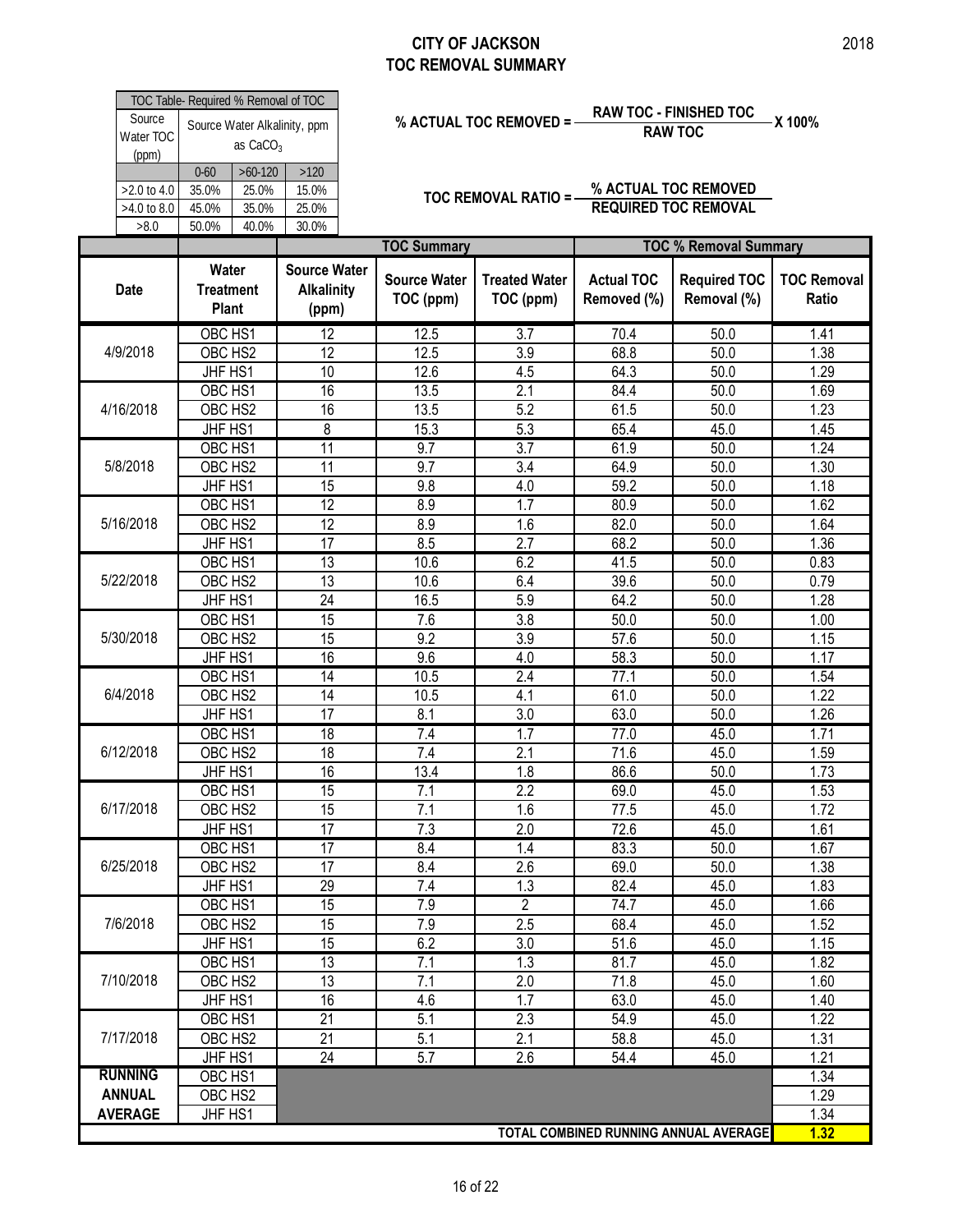|                                    | TOC Table- Required % Removal of TOC      |                                      |                                                   |                                  |                                   |                                  | <b>RAW TOC - FINISHED TOC</b>                       |                         |
|------------------------------------|-------------------------------------------|--------------------------------------|---------------------------------------------------|----------------------------------|-----------------------------------|----------------------------------|-----------------------------------------------------|-------------------------|
| Source<br>Water TOC<br>(ppm)       |                                           | as $CaCO3$                           | Source Water Alkalinity, ppm                      |                                  | % ACTUAL TOC REMOVED =            |                                  | <b>RAW TOC</b>                                      | X 100%                  |
| >2.0 to 4.0<br>>4.0 to 8.0<br>>8.0 | $0 - 60$<br>35.0%<br>45.0%<br>50.0%       | $>60-120$<br>25.0%<br>35.0%<br>40.0% | >120<br>15.0%<br>25.0%<br>30.0%                   |                                  | TOC REMOVAL RATIO =-              |                                  | % ACTUAL TOC REMOVED<br><b>REQUIRED TOC REMOVAL</b> |                         |
|                                    |                                           |                                      |                                                   | <b>TOC Summary</b>               |                                   |                                  | <b>TOC % Removal Summary</b>                        |                         |
| <b>Date</b>                        | Water<br><b>Treatment</b><br><b>Plant</b> |                                      | <b>Source Water</b><br><b>Alkalinity</b><br>(ppm) | <b>Source Water</b><br>TOC (ppm) | <b>Treated Water</b><br>TOC (ppm) | <b>Actual TOC</b><br>Removed (%) | <b>Required TOC</b><br>Removal (%)                  | <b>TOC Ren</b><br>Ratio |
|                                    | OBC HS1                                   |                                      | $\overline{21}$                                   | 6.5                              | 2.2                               | 66.2                             | 45.0                                                | 1.47                    |
| 7/23/2018                          | OBC HS2                                   |                                      | $\overline{21}$                                   | 6.5                              | $\overline{2.7}$                  | 58.5                             | 45.0                                                | 1.30                    |
|                                    | JHF HS1                                   |                                      | 19                                                | 7.1                              | 3.1                               | 56.3                             | 45.0                                                | 1.25                    |
|                                    | OBC HS1                                   |                                      | $\overline{22}$                                   | 9.1                              | 3.3                               | 63.7                             | 50.0                                                | 1.27                    |
| 8/8/2018                           | OBC HS2                                   |                                      | $\overline{22}$                                   | 9.1                              | $\overline{3.1}$                  | 65.9                             | 50.0                                                | 1.32                    |
|                                    | JHF HS1                                   |                                      | 24                                                | 6.7                              | 5.1                               | 23.9                             | 45.0                                                | 0.53                    |
|                                    | OBC HS1                                   |                                      | 19                                                | 9.0                              | 2.5                               | 72.2                             | 50.0                                                | 1.44                    |
| 8/13/2018                          | OBC HS2                                   |                                      | 19                                                | 9.0                              | 2.2                               | 75.6                             | 50.0                                                | 1.51                    |
|                                    | JHF HS1                                   |                                      | 22                                                | 8.0                              | 3.1                               | 61.3                             | 45.0                                                | 1.36                    |
|                                    | OBC HS1                                   |                                      | $\overline{22}$                                   | 6.7                              | 1.9                               | 71.6                             | 45.0                                                | 1.59                    |
| 8/20/2018                          | OBC HS2                                   |                                      | 22                                                | 6.7                              | 1.4                               | 79.1                             | 45.0                                                | 1.76                    |
|                                    | JHF HS1                                   |                                      | 19                                                | 7.8                              | 2.1                               | 73.1                             | 45.0                                                | 1.62                    |
|                                    | OBC HS1                                   |                                      | $\overline{21}$                                   | 10.9                             | 5.1                               | 53.2                             | 50.0                                                | 1.06                    |
| 8/27/2018                          | OBC HS2                                   |                                      | 21                                                | 10.9                             | 3.5                               | 67.9                             | 50.0                                                | 1.36                    |
|                                    | JHF HS1                                   |                                      | 24                                                | 5.9                              | 3.6                               | 39.0                             | 45.0                                                | 0.87                    |
|                                    | OBC HS1                                   |                                      | 20                                                | 10.7                             | 1.7                               | 84.1                             | 50.0                                                | 1.68                    |
| 9/5/2018                           | OBC HS2                                   |                                      | 20                                                | 10.7                             | 2.7                               | 74.8                             | 50.0                                                | 1.50                    |
|                                    | JHF HS1                                   |                                      | 20                                                | 5.4                              | 2.9                               | 46.3                             | 45.0                                                | 1.03                    |
|                                    | OBC HS1                                   |                                      | 19                                                | 8.9                              | $\overline{3.2}$                  | 64.0                             | 50.0                                                | 1.28                    |
| 9/11/2018                          | OBC HS2                                   |                                      | 19                                                | 8.6                              | 3.0                               | 65.1                             | 50.0                                                | 1.30                    |
|                                    | JHF HS1                                   |                                      | 21                                                | 7.1                              | 2.6                               | 63.4                             | 45.0                                                | 1.41                    |
| 9/17/2018                          | OBC HS1                                   |                                      | $\overline{23}$                                   | 7.8                              | $\overline{2}$                    | 74.4                             | 45.0                                                | 1.65                    |
|                                    | OBC HS2                                   |                                      | 23                                                | 7.8                              | 2.3                               | 70.5                             | 45.0                                                | 1.57                    |
|                                    | JHF HS1                                   |                                      | 25                                                | 5.2                              | 2.9                               | 44.2                             | 45.0                                                | 0.98                    |
|                                    | OBC HS1                                   |                                      | 19                                                | 8.3                              | 3.2                               | 61.4                             | 50.0                                                | 1.23                    |
| 9/25/2018                          | OBC HS2<br>JHF HS1                        |                                      | 19                                                | 8.3                              | 3.1                               | 62.7                             | 50.0                                                | 1.25                    |
|                                    | OBC HS1                                   |                                      | 29<br>$\overline{22}$                             | 8.4<br>7.8                       | 3.9<br>2.8                        | 53.6<br>64.1                     | 50.0<br>50.0                                        | 1.07<br>1.28            |
| 10/2/2018                          | OBC HS2                                   |                                      | 22                                                | 7.8                              | 1.9                               | 75.6                             | 50.0                                                | 1.51                    |
|                                    | JHF HS1                                   |                                      | 23                                                | 6.1                              | 3.5                               | 42.6                             | 45.0                                                | 0.95                    |
|                                    | OBC HS1                                   |                                      | 21                                                | 8.1                              | 4.3                               | 46.9                             | 50.0                                                | 0.94                    |
| 10/10/2018                         | OBC HS2                                   |                                      | 21                                                | 8.1                              | 3.8                               | 53.1                             | 50.0                                                | 1.06                    |
|                                    | JHF HS1                                   |                                      | 30                                                | 6.9                              | 3.3                               | 52.2                             | 45.0                                                | 1.16                    |
|                                    | OBC HS1                                   |                                      | 23                                                | 6.9                              | 2.6                               | 62.3                             | 45.0                                                | 1.38                    |
| 10/16/2018                         | OBC HS2                                   |                                      | 23                                                | 6.9                              | 3.2                               | 53.6                             | 45.0                                                | 1.19                    |
|                                    | JHF HS1                                   |                                      | $\overline{27}$                                   | 6.5                              | 2.5                               | 61.5                             | 45.0                                                | 1.37                    |
|                                    | OBC HS1                                   |                                      | 26                                                | 7.1                              | 2.2                               | 69.0                             | 45.0                                                | 1.53                    |
| 10/25/2018                         | OBC HS2                                   |                                      | 26                                                | 7.1                              | 2.2                               | 69.0                             | 45.0                                                | 1.53                    |
|                                    | JHF HS1                                   |                                      | 28                                                | 5.8                              | 2.4                               | 58.6                             | 45.0                                                | 1.30                    |
| <b>RUNNING</b>                     | OBC HS1                                   |                                      |                                                   |                                  |                                   |                                  |                                                     | 1.35                    |
| <b>ANNUAL</b>                      | OBC HS2                                   |                                      |                                                   |                                  |                                   |                                  |                                                     | 1.33                    |
| <b>AVERAGE</b>                     | JHF HS1                                   |                                      |                                                   |                                  |                                   |                                  |                                                     | 1.24                    |
|                                    |                                           |                                      |                                                   |                                  |                                   |                                  |                                                     |                         |

**TOC Removal Ratio**

**1.32**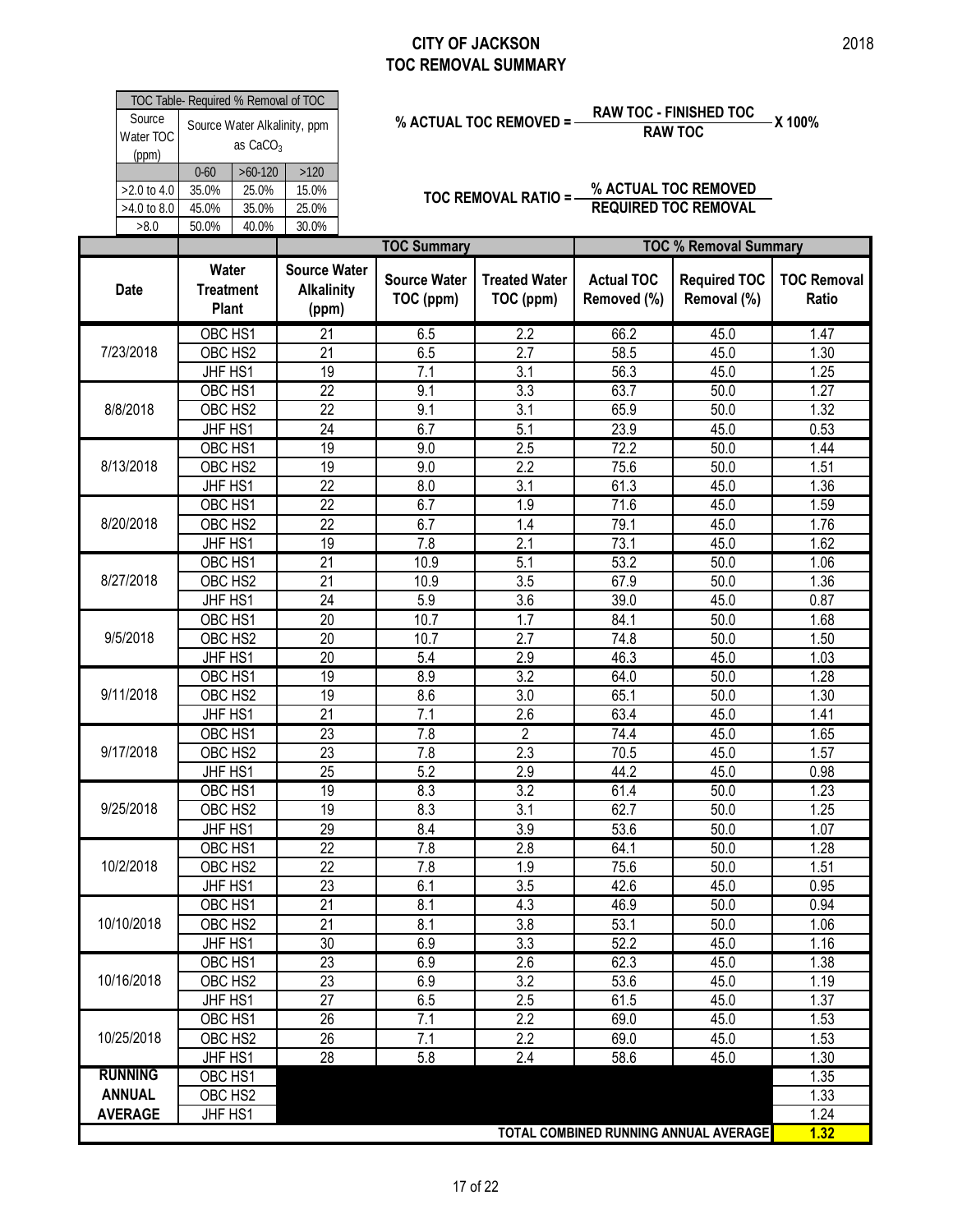F

| Source<br>Water TOC<br>(ppm)       | TOC Table- Required % Removal of TOC | as CaCO <sub>3</sub>                 | Source Water Alkalinity, ppm                      | <b>RAW TOC - FINISHED TOC</b><br>X 100%<br>% ACTUAL TOC REMOVED = -<br><b>RAW TOC</b><br>% ACTUAL TOC REMOVED<br>TOC REMOVAL RATIO =-<br><b>REQUIRED TOC REMOVAL</b> |                                             |                                  |                                       |                             |  |  |  |  |
|------------------------------------|--------------------------------------|--------------------------------------|---------------------------------------------------|----------------------------------------------------------------------------------------------------------------------------------------------------------------------|---------------------------------------------|----------------------------------|---------------------------------------|-----------------------------|--|--|--|--|
| >2.0 to 4.0<br>>4.0 to 8.0<br>>8.0 | $0 - 60$<br>35.0%<br>45.0%<br>50.0%  | $>60-120$<br>25.0%<br>35.0%<br>40.0% | $>120$<br>15.0%<br>25.0%<br>30.0%                 |                                                                                                                                                                      |                                             |                                  |                                       |                             |  |  |  |  |
|                                    |                                      |                                      |                                                   | <b>TOC Summary</b>                                                                                                                                                   |                                             |                                  | <b>TOC % Removal Summary</b>          |                             |  |  |  |  |
| <b>Date</b>                        | Water<br><b>Treatment</b><br>Plant   |                                      | <b>Source Water</b><br><b>Alkalinity</b><br>(ppm) | <b>Source Water</b><br>TOC (ppm)                                                                                                                                     | <b>Treated Water</b><br>TOC (ppm)           | <b>Actual TOC</b><br>Removed (%) | <b>Required TOC</b><br>Removal (%)    | <b>TOC Removal</b><br>Ratio |  |  |  |  |
| 11/2/2018                          | OBC HS1<br>OBC HS2<br>JHF HS1        |                                      | 19<br>19<br>26                                    | 8.3<br>8.3<br>6.2                                                                                                                                                    | $\overline{3.0}$<br>$\overline{3.2}$<br>3.5 | 63.9<br>61.4<br>43.5             | 50.0<br>50.0<br>45.0                  | 1.28<br>1.23<br>0.97        |  |  |  |  |
| 11/15/2018                         | OBC HS1<br>OBC HS2                   |                                      | $\overline{23}$<br>$\overline{23}$                | 9.6<br>9.6                                                                                                                                                           | 2.3<br>2.5                                  | 76.0<br>74.0                     | 50.0<br>50.0                          | 1.52<br>1.48                |  |  |  |  |
|                                    | JHF HS1<br>OBC HS1<br>OBC HS2        |                                      | 21                                                | 10.1                                                                                                                                                                 | 2.8                                         | 72.3                             | 50.0                                  | 1.45                        |  |  |  |  |
|                                    | JHF HS1<br>OBC HS1                   |                                      |                                                   |                                                                                                                                                                      |                                             |                                  |                                       |                             |  |  |  |  |
|                                    | OBC HS2<br>JHF HS1<br>OBC HS1        |                                      |                                                   |                                                                                                                                                                      |                                             |                                  |                                       |                             |  |  |  |  |
|                                    | OBC HS2<br>JHF HS1                   |                                      |                                                   |                                                                                                                                                                      |                                             |                                  |                                       |                             |  |  |  |  |
|                                    | OBC HS1<br>OBC HS2<br>JHF HS1        |                                      |                                                   |                                                                                                                                                                      |                                             |                                  |                                       |                             |  |  |  |  |
|                                    | OBC HS1<br>OBC HS2                   |                                      |                                                   |                                                                                                                                                                      |                                             |                                  |                                       |                             |  |  |  |  |
|                                    | JHF HS1<br>OBC HS1                   |                                      |                                                   |                                                                                                                                                                      |                                             |                                  |                                       |                             |  |  |  |  |
|                                    | OBC HS2<br>JHF HS1<br>OBC HS1        |                                      |                                                   |                                                                                                                                                                      |                                             |                                  |                                       |                             |  |  |  |  |
|                                    | OBC HS2<br>JHF HS1                   |                                      |                                                   |                                                                                                                                                                      |                                             |                                  |                                       |                             |  |  |  |  |
|                                    | OBC HS1<br>OBC HS2<br>JHF HS1        |                                      |                                                   |                                                                                                                                                                      |                                             |                                  |                                       |                             |  |  |  |  |
|                                    | OBC HS1<br>OBC HS2                   |                                      |                                                   |                                                                                                                                                                      |                                             |                                  |                                       |                             |  |  |  |  |
|                                    | JHF HS1<br>OBC HS1<br>OBC HS2        |                                      |                                                   |                                                                                                                                                                      |                                             |                                  |                                       |                             |  |  |  |  |
|                                    | JHF HS1<br>OBC HS1                   |                                      |                                                   |                                                                                                                                                                      |                                             |                                  |                                       |                             |  |  |  |  |
| <b>RUNNING</b>                     | OBC HS2<br>JHF HS1<br>OBC HS1        |                                      |                                                   |                                                                                                                                                                      |                                             |                                  |                                       | 1.35                        |  |  |  |  |
| <b>ANNUAL</b><br><b>AVERAGE</b>    | OBC HS2<br>JHF HS1                   |                                      |                                                   |                                                                                                                                                                      |                                             |                                  |                                       | 1.33<br>1.27                |  |  |  |  |
|                                    |                                      |                                      |                                                   |                                                                                                                                                                      |                                             |                                  | TOTAL COMBINED RUNNING ANNUAL AVERAGE | 1.32                        |  |  |  |  |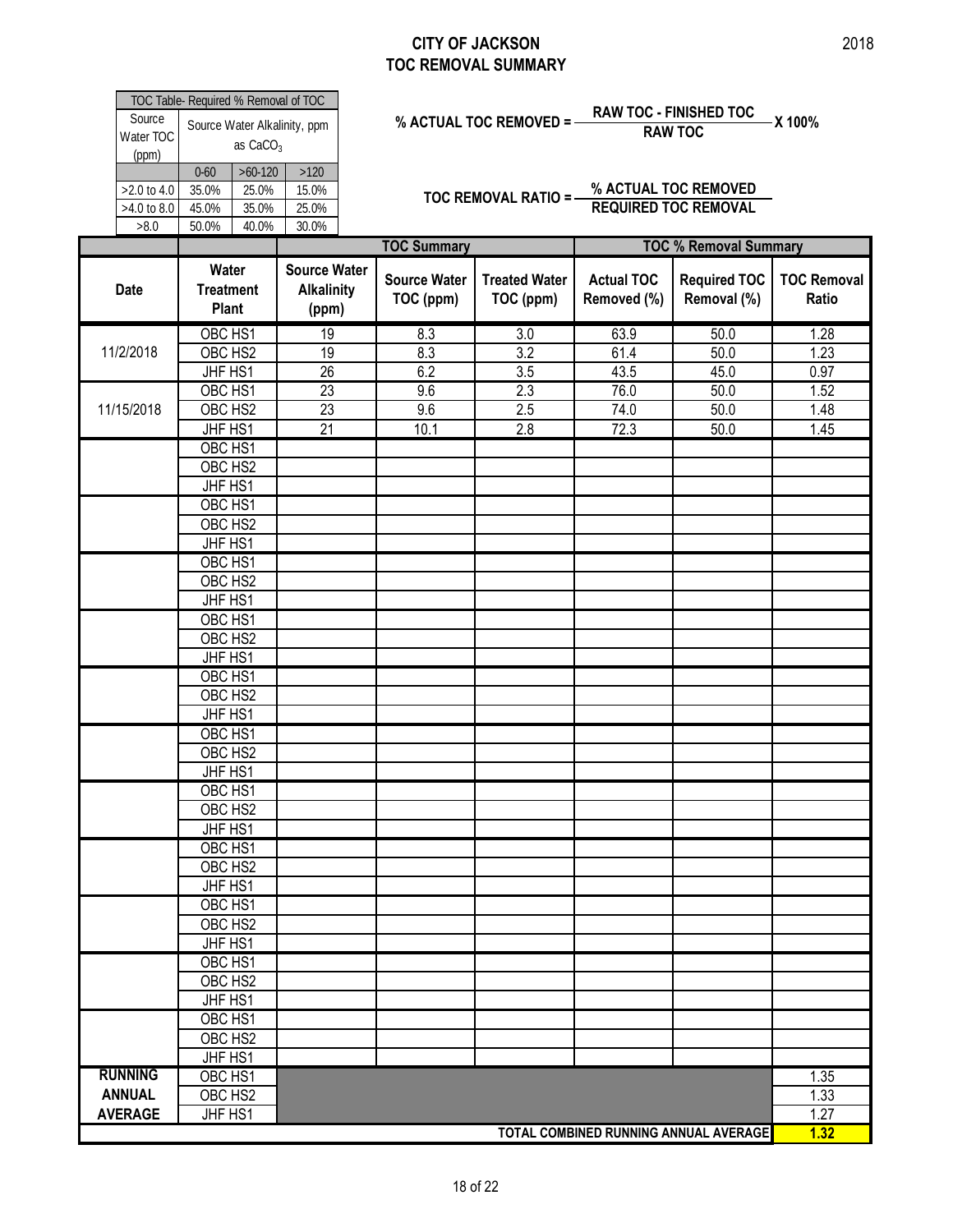### **CITY OF JACKSON CORROSION CONTROL DATA**

|                  | November 2018            |              |                 | <b>SYSTEM ID: 250008-02</b> |              |                       |                   |              | <b>SYSTEM ID: 250008-01</b> |                   |  |  |  |
|------------------|--------------------------|--------------|-----------------|-----------------------------|--------------|-----------------------|-------------------|--------------|-----------------------------|-------------------|--|--|--|
|                  | <b>DAILY</b>             |              | OBC HS1         |                             |              | OBC HS2               |                   |              | <b>JHF</b>                  |                   |  |  |  |
|                  | <b>CALCULATIONS</b>      | pH           | <b>Hardness</b> | <b>Alkalinity</b>           | pH           | <b>Hardness</b>       | <b>Alkalinity</b> | pH           | <b>Hardness</b>             | <b>Alkalinity</b> |  |  |  |
|                  | <b>MIN</b>               | 8.75         | $\overline{35}$ | $\overline{32}$             | 9.19         | $\overline{32}$       | 31                | 9.12         | 71                          | 33                |  |  |  |
| 1                | <b>MAX</b>               | 9.23         | 39              | $\overline{35}$             | 9.62         | 35                    | $\overline{33}$   | 9.51         | 78                          | 40                |  |  |  |
|                  | <b>AVG</b>               | 9.00         | $\overline{37}$ | $\overline{33}$             | 9.35         | $\overline{34}$       | $\overline{32}$   | 9.33         | $\overline{73}$             | $\overline{36}$   |  |  |  |
|                  | <b>MIN</b>               | 9.21         | 34              | 30                          | 9.34         | $\overline{32}$       | 30                | 9.46         | 71                          | 34                |  |  |  |
| $\boldsymbol{2}$ | <b>MAX</b>               | 9.38         | 38              | 36                          | 9.60         | 36                    | 34                | 9.84         | 86                          | 37                |  |  |  |
|                  | <b>AVG</b>               | 9.30         | 37              | $\overline{34}$             | 9.48         | 35                    | 32                | 9.59         | 77                          | 35                |  |  |  |
|                  | <b>MIN</b>               | 9.39         | $\overline{36}$ | 33                          | 9.31         | $\overline{34}$       | 32                | 9.59         | 70                          | 31                |  |  |  |
| 3                | <b>MAX</b>               | 9.60         | 39              | 37                          | 9.58         | 38                    | 35                | 9.84         | 73                          | 40                |  |  |  |
|                  | <b>AVG</b>               | 9.47         | $\overline{37}$ | 35                          | 9.48         | 36                    | 34                | 9.69         | $\overline{72}$             | 35                |  |  |  |
|                  | <b>MIN</b>               | 9.17         | 34              | 32                          | 8.87         | $\overline{34}$       | $\overline{31}$   | 9.22         | 70                          | $\overline{42}$   |  |  |  |
| 4                | <b>MAX</b>               | 9.58         | 38              | 37                          | 9.85         | 36                    | 34                | 9.74         | 75                          | 46                |  |  |  |
|                  | <b>AVG</b>               | 9.41         | 36              | 34                          | 9.49         | 35                    | 32                | 9.43         | 73                          | 44                |  |  |  |
|                  | <b>MIN</b>               | 9.17         | 33              | 30                          | 8.74         | 32                    | $\overline{30}$   | 9.13         | $\overline{71}$             | 42                |  |  |  |
| 5                | <b>MAX</b>               | 9.60         | 36              | $\overline{36}$             | 9.62         | 35                    | 34                | 9.36         | 77                          | 45                |  |  |  |
|                  | <b>AVG</b>               | 9.36         | 35              | 33                          | 9.12         | 34                    | 32                | 9.27         | 73                          | 44                |  |  |  |
| 6                | <b>MIN</b>               | 8.83         | $\overline{32}$ | 32<br>37                    | 8.83         | $\overline{30}$       | $\overline{30}$   | 9.09         | 66                          | 39                |  |  |  |
|                  | <b>MAX</b>               | 9.47         | 36              |                             | 9.21         | 34                    | 33                | 9.45         | 67                          | 45<br>42          |  |  |  |
|                  | <b>AVG</b><br><b>MIN</b> | 9.15<br>9.02 | 34<br>32        | 34<br>30                    | 9.03<br>9.10 | 33<br>$\overline{30}$ | 31<br>30          | 9.21<br>9.49 | 67<br>60                    | 36                |  |  |  |
| 7                | <b>MAX</b>               | 9.47         | 35              | 36                          | 9.42         | 34                    | 34                | 9.56         | 81                          | 49                |  |  |  |
|                  | <b>AVG</b>               | 9.26         | 34              | 33                          | 9.26         | 32                    | 32                | 9.52         | 71                          | 41                |  |  |  |
|                  | <b>MIN</b>               | 9.29         | 30              | 32                          | 9.02         | $\overline{26}$       | $\overline{28}$   | 9.50         | 64                          | 39                |  |  |  |
| 8                | <b>MAX</b>               | 9.64         | 38              | 36                          | 9.45         | 34                    | 32                | 9.74         | $\overline{75}$             | 44                |  |  |  |
|                  | <b>AVG</b>               | 9.50         | 34              | 34                          | 9.25         | 30                    | 30                | 9.63         | 69                          | 41                |  |  |  |
|                  | <b>MIN</b>               | 9.43         | 28              | 29                          | 9.30         | 29                    | 30                | 9.21         | 67                          | 45                |  |  |  |
| 9                | <b>MAX</b>               | 9.75         | 34              | $\overline{32}$             | 9.69         | 36                    | 32                | 9.69         | 69                          | 56                |  |  |  |
|                  | <b>AVG</b>               | 9.60         | 32              | $\overline{30}$             | 9.57         | 33                    | $\overline{31}$   | 9.52         | 68                          | $\overline{51}$   |  |  |  |
|                  | <b>MIN</b>               | 9.30         | $\overline{32}$ | 23                          | 9.24         | $\overline{29}$       | $\overline{27}$   | 9.58         | 70                          | $\overline{35}$   |  |  |  |
| 10               | <b>MAX</b>               | 9.55         | 36              | 33                          | 9.61         | 34                    | 32                | 9.69         | 78                          | 41                |  |  |  |
|                  | <b>AVG</b>               | 9.49         | 35              | 30                          | 9.44         | 32                    | 30                | 9.63         | 75                          | 38                |  |  |  |
|                  | <b>MIN</b>               | 9.20         | 34              | 28                          | 9.08         | 30                    | 24                | 9.67         | 69                          | 34                |  |  |  |
| 11               | <b>MAX</b>               | 9.53         | $\overline{39}$ | $\overline{34}$             | 9.51         | 37                    | $\overline{34}$   | 9.79         | 77                          | $\overline{38}$   |  |  |  |
|                  | <b>AVG</b>               | 9.41         | $\overline{36}$ | $\overline{32}$             | 9.35         | 33                    | $\overline{30}$   | 9.74         | 74                          | $\overline{36}$   |  |  |  |
|                  | <b>MIN</b>               | 9.03         | $\overline{34}$ | 31                          | 9.37         | 32                    | 30                | 9.48         | 65                          | 42                |  |  |  |
| 12               | <b>MAX</b>               | 9.48         | 38              | 34                          | 9.70         | 36                    | 32                | 9.71         | 73                          | 55                |  |  |  |
|                  | <b>AVG</b>               | 9.32         | 36              | 33                          | 9.60         | 34                    | 31                | 9.60         | 70                          | 50                |  |  |  |
|                  | <b>MIN</b>               | 9.20         | 33              | 30                          | 9.37         | 31                    | 30                | 9.46         | 61                          | $\overline{32}$   |  |  |  |
| 13               | <b>MAX</b>               | 9.71         | 38              | 36                          | 9.69         | 36                    | 36                | 9.66         | 70                          | 46                |  |  |  |
|                  | <b>AVG</b>               | 9.44         | 36              | 33                          | 9.55         | 33                    | 33                | 9.54         | 66                          | 38                |  |  |  |
|                  | <b>MIN</b>               | 9.31         | 34              | 30                          | 9.42         | $\overline{31}$       | 30                | 9.23         | 54                          | 33                |  |  |  |
| 14               | <b>MAX</b>               | 9.57         | 38              | 34                          | 9.66         | 35                    | 33                | 9.75         | 80                          | 41                |  |  |  |
|                  | <b>AVG</b>               | 9.43         | 36              | 32                          | 9.52         | 34                    | 32                | 9.43         | 66                          | 36                |  |  |  |
|                  | <b>MIN</b>               | 8.90         | 31              | $\overline{27}$             | 8.95         | $\overline{34}$       | $\overline{28}$   | 9.34         | 52                          | $\overline{32}$   |  |  |  |
| 15               | <b>MAX</b>               | 9.50         | 42              | 32                          | 9.54         | 37                    | 34                | 10.70        | 95                          | 53                |  |  |  |
|                  | <b>AVG</b>               | 9.30         | 36              | 30                          | 9.33         | 36                    | 32                | 9.84         | 68                          | 42                |  |  |  |
|                  | <b>MIN</b>               | 9.03         | $\overline{32}$ | $\overline{27}$             | 9.12         | $\overline{32}$       | $\overline{28}$   | 9.60         | 57                          | $\overline{35}$   |  |  |  |
| 16               | <b>MAX</b>               | 9.76         | 36              | 33                          | 9.57         | 36                    | 33                | 9.78         | 72                          | 46                |  |  |  |
|                  | <b>AVG</b>               | 9.49         | 34              | 30                          | 9.39         | 34                    | 31                | 9.69         | 66                          | 40                |  |  |  |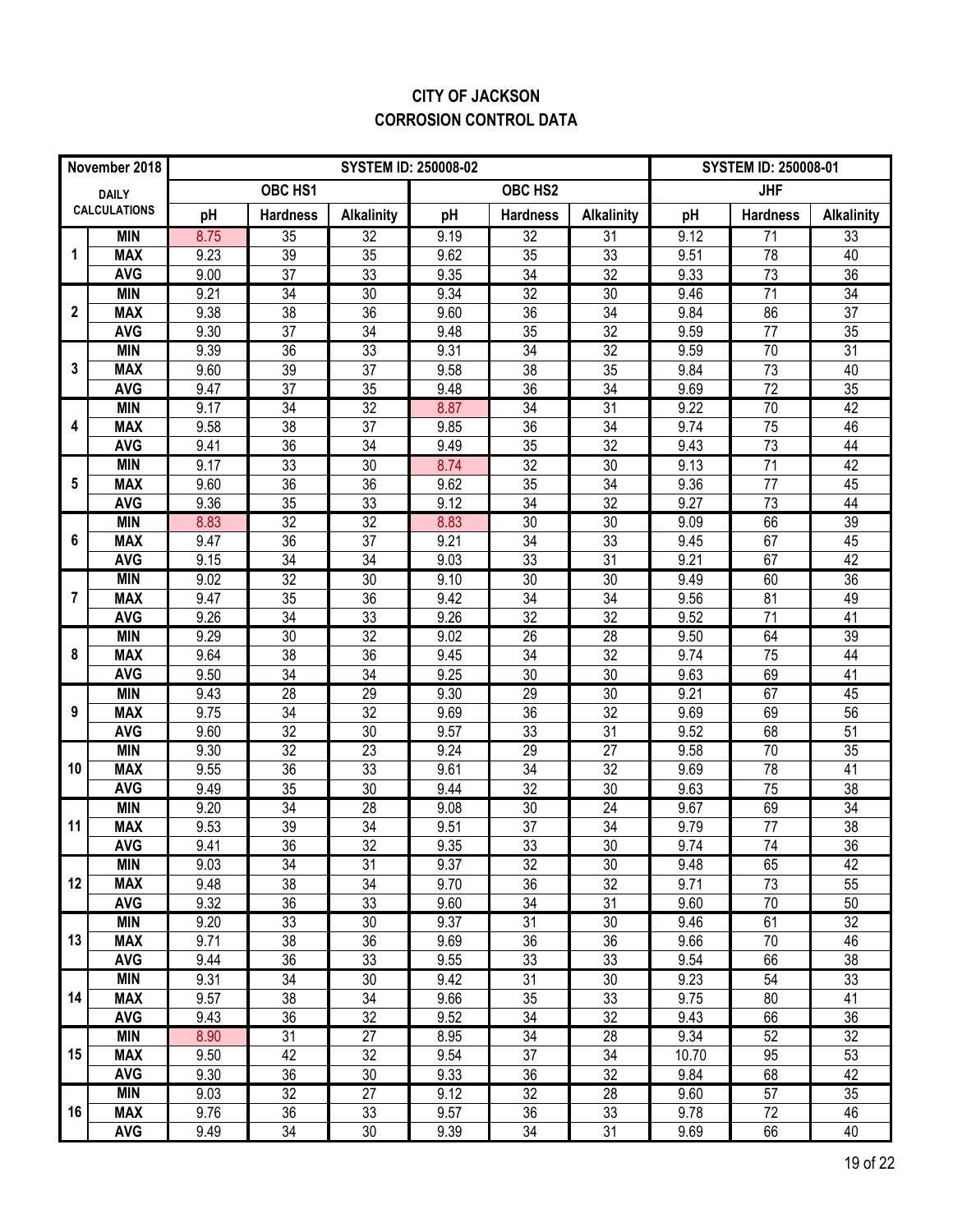### **CITY OF JACKSON CORROSION CONTROL DATA**

|    | November 2018            |              |                       | <b>SYSTEM ID: 250008-02</b> | <b>SYSTEM ID: 250008-01</b> |                       |                       |              |                 |                   |
|----|--------------------------|--------------|-----------------------|-----------------------------|-----------------------------|-----------------------|-----------------------|--------------|-----------------|-------------------|
|    | <b>DAILY</b>             |              | OBC HS1               |                             |                             | OBC HS2               |                       |              | <b>JHF</b>      |                   |
|    | <b>CALCULATIONS</b>      | pH           | <b>Hardness</b>       | <b>Alkalinity</b>           | pH                          | <b>Hardness</b>       | <b>Alkalinity</b>     | pH           | <b>Hardness</b> | <b>Alkalinity</b> |
|    | <b>MIN</b>               | 9.15         | 33                    | 30                          | 8.86                        | 34                    | 25                    | 9.48         | 61              | 33                |
| 17 | <b>MAX</b>               | 9.52         | 37                    | 33                          | 9.15                        | 40                    | $\overline{34}$       | 9.72         | 84              | 44                |
|    | <b>AVG</b>               | 9.31         | 35                    | $\overline{32}$             | 9.05                        | 37                    | 28                    | 9.58         | 73              | 37                |
|    | <b>MIN</b>               | 9.55         | $\overline{34}$       | 30                          | 9.14                        | 32                    | $\overline{27}$       | 9.44         | 51              | 35                |
| 18 | <b>MAX</b>               | 9.73         | 38                    | $\overline{35}$             | 10.12                       | 39                    | 33                    | 9.87         | 80              | 52                |
|    | <b>AVG</b>               | 9.65         | $\overline{36}$       | 33                          | 9.39                        | $\overline{36}$       | 30                    | 9.62         | 63              | 43                |
|    | <b>MIN</b>               | 9.52         | 33                    | 30                          | 9.33                        | 32                    | 30                    | 9.44         | 62              | 39                |
| 19 | <b>MAX</b>               | 9.70         | 38                    | 34                          | 10.26                       | 36                    | 32                    | 9.78         | 71              | 52                |
|    | <b>AVG</b>               | 9.60         | 35                    | 32                          | 9.82                        | 34                    | 31                    | 9.60         | 65              | 45                |
|    | <b>MIN</b>               | 9.10         | $\overline{30}$       | $\overline{27}$             | 9.13                        | $\overline{31}$       | 29                    | 9.40         | 59              | 33                |
| 20 | <b>MAX</b><br><b>AVG</b> | 9.72<br>9.36 | 34<br>32              | 33<br>31                    | 9.95<br>9.53                | 37<br>34              | 36<br>32              | 9.62<br>9.50 | 62<br>60        | 38<br>36          |
|    | <b>MIN</b>               | 9.62         | $\overline{22}$       | $\overline{28}$             | 9.49                        | $\overline{24}$       | 22                    | 9.58         | 54              | $\overline{35}$   |
| 21 | <b>MAX</b>               | 9.85         | 34                    | 33                          | 9.96                        | 35                    | 36                    | 9.66         | 74              | 48                |
|    | <b>AVG</b>               | 9.80         | 30                    | 31                          | 9.78                        | 31                    | 30                    | 9.61         | 65              | 41                |
|    | <b>MIN</b>               | 9.24         | $\overline{25}$       | $\overline{27}$             | 9.36                        | 26                    | $\overline{23}$       | 9.50         | 59              | 33                |
| 22 | <b>MAX</b>               | 9.78         | 35                    | 32                          | 9.71                        | 35                    | 34                    | 9.66         | 79              | 43                |
|    | <b>AVG</b>               | 9.49         | 32                    | 30                          | 9.55                        | 32                    | 30                    | 9.60         | 67              | 37                |
|    | <b>MIN</b>               | 8.95         | $\overline{28}$       | 28                          | 9.11                        | 30                    | $\overline{27}$       | 9.71         | 67              | 30                |
| 23 | <b>MAX</b>               | 9.29         | 36                    | $\overline{35}$             | 9.56                        | 34                    | 35                    | 9.94         | 77              | $\overline{32}$   |
|    | <b>AVG</b>               | 9.13         | 32                    | 30                          | 9.37                        | 33                    | 32                    | 9.80         | 74              | 31                |
|    | <b>MIN</b>               | 8.82         | 28                    | 26                          | 8.97                        | 30                    | 24                    | 9.62         | 69              | $\overline{28}$   |
| 24 | <b>MAX</b>               | 9.32         | 35                    | $\overline{36}$             | 9.51                        | 33                    | 32                    | 9.80         | 84              | 40                |
|    | <b>AVG</b>               | 9.16         | 33                    | $\overline{31}$             | 9.18                        | 32                    | 28                    | 9.69         | 79              | 33                |
|    | <b>MIN</b>               | 9.09         | 33                    | 30                          | 9.04                        | $\overline{32}$       | 30                    | 9.45         | 65              | 36                |
| 25 | <b>MAX</b>               | 9.58         | $\overline{38}$       | $\overline{37}$             | 9.51                        | 35                    | $\overline{33}$       | 9.77         | $\overline{73}$ | 50                |
|    | <b>AVG</b>               | 9.38         | 36                    | $\overline{33}$             | 9.28                        | 34                    | $\overline{32}$       | 9.63         | $\overline{70}$ | $\overline{42}$   |
|    | <b>MIN</b>               | 8.97         | $\overline{30}$       | 30                          | 9.01                        | $\overline{31}$       | $\overline{30}$       | 9.55         | 63              | $\overline{31}$   |
| 26 | <b>MAX</b>               | 9.38         | 35                    | 33                          | 9.26                        | 34                    | 31                    | 9.72         | 78              | 52                |
|    | <b>AVG</b>               | 9.15         | 33                    | $\overline{32}$             | 9.16                        | 32                    | $\overline{31}$       | 9.65         | 72              | 42                |
|    | <b>MIN</b>               | 9.14         | 28                    | $\overline{22}$             | 9.13                        | 25                    | 19                    | 9.59         | 58              | 29                |
| 27 | <b>MAX</b><br><b>AVG</b> | 9.43<br>9.32 | 34<br>$\overline{32}$ | 34<br>$\overline{29}$       | 9.45<br>9.29                | 34<br>$\overline{30}$ | 33<br>$\overline{27}$ | 9.74<br>9.64 | 68<br>63        | 49<br>40          |
|    | <b>MIN</b>               | 9.02         | 26                    | 24                          | 9.14                        | 27                    | 24                    |              | 62              | 24                |
| 28 | <b>MAX</b>               | 9.50         | 32                    | 31                          | 9.43                        | 33                    | 32                    | 9.13<br>9.50 | 73              | 51                |
|    | <b>AVG</b>               | 9.24         | 29                    | 28                          | 9.32                        | 30                    | 28                    | 9.27         | 66              | 34                |
|    | <b>MIN</b>               | 8.95         | 28                    | 26                          | 8.95                        | 28                    | $\overline{24}$       | 9.47         | 55              | 29                |
| 29 | <b>MAX</b>               | 9.31         | 34                    | 31                          | 9.31                        | 33                    | 32                    | 9.61         | 72              | 44                |
|    | <b>AVG</b>               | 9.10         | 31                    | 30                          | 9.10                        | 31                    | 28                    | 9.54         | 64              | 34                |
|    | <b>MIN</b>               | 8.96         | 30                    | $\overline{27}$             | 8.95                        | $\overline{28}$       | $\overline{26}$       | 9.28         | 61              | 31                |
| 30 | <b>MAX</b>               | 9.62         | 35                    | 34                          | 9.58                        | 30                    | 30                    | 9.72         | 71              | 37                |
|    | <b>AVG</b>               | 9.21         | 32                    | 31                          | 9.22                        | 29                    | 28                    | 9.43         | 67              | 33                |
|    | <b>MONTHLY MIN</b>       | 8.75         | $\overline{22}$       | $\overline{22}$             | 8.74                        | $\overline{24}$       | 19                    | 9.09         | 51              | $\overline{24}$   |
|    | <b>MONTHLY MAX</b>       | 9.85         | 42                    | 37                          | 10.3                        | 40                    | 36                    | 10.7         | 95              | 56                |
|    | <b>MONTHLY AVG</b>       | 9.36         | 34                    | 32                          | 9.37                        | 33                    | 31                    | 9.56         | 69              | 39                |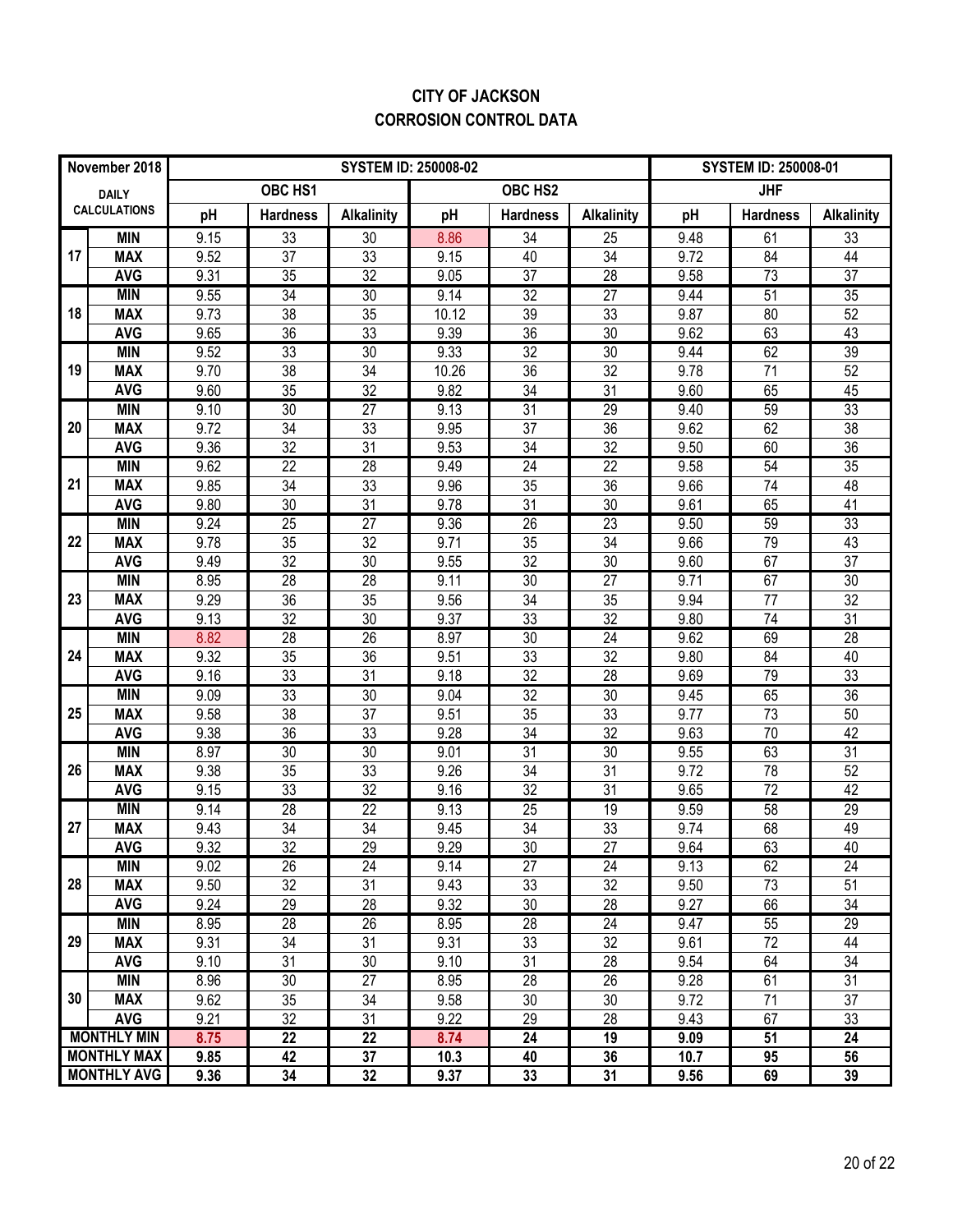### **CITY OF JACKSON UV COMPLIANCE**

| System ID  |                             | 250008-02                            | Month of                                  | November 2018                 |                       | Total Off-Specification Volume (MG) = 0 |                                      |                                                  |                               |                       |                             |                                      |                                                  |                               |                        |  |
|------------|-----------------------------|--------------------------------------|-------------------------------------------|-------------------------------|-----------------------|-----------------------------------------|--------------------------------------|--------------------------------------------------|-------------------------------|-----------------------|-----------------------------|--------------------------------------|--------------------------------------------------|-------------------------------|------------------------|--|
|            |                             |                                      | <b>UV Reactor #1</b>                      |                               |                       | <b>UV Reactor #2</b>                    |                                      |                                                  |                               |                       |                             | <b>UV Reactor #3</b>                 |                                                  |                               |                        |  |
| Date       | <b>Run</b><br>Time<br>(Hrs) | Total<br><b>Production</b><br>(Gals) | Calculated<br><b>Min Dose</b><br>(mJ/cm2) | <b>Min Flow</b><br>Rate (MGD) | <b>Min UVT</b><br>(%) | <b>Run</b><br>Time<br>(Hrs)             | Total<br><b>Production</b><br>(Gals) | <b>Calculated</b><br><b>Min Dose</b><br>(mJ/cm2) | <b>Min Flow</b><br>Rate (MGD) | <b>Min UVT</b><br>(%) | <b>Run</b><br>Time<br>(Hrs) | Total<br><b>Production</b><br>(Gals) | <b>Calculated</b><br><b>Min Dose</b><br>(mJ/cm2) | <b>Min Flow</b><br>Rate (MGD) | <b>IMin UVT</b><br>(%) |  |
| 11/21/2018 | 24.0                        | 2492014                              | 33.2                                      | 2.5                           | 86                    | 24.0                                    | 2233681                              | 30.3                                             | 2.2                           | 85                    | 24.0                        | 2315972                              | 33.8                                             | 2.3                           | 90                     |  |
| 11/22/2018 | 24.0                        | 2516725                              | 38.5                                      | 2.5                           | 87                    | 24.0                                    | 2152083                              | 31.0                                             | 2.2                           | 85                    | 24.0                        | 2334722                              | 38.5                                             | 2.3                           | 90                     |  |
| 11/23/2018 | 23.2                        | 2563194                              | 39.0                                      | 2.6                           | 86                    | 22.8                                    | 2029861                              | 30.6                                             | 2.0                           | 85                    | 24.0                        | 2483681                              | 28.1                                             | 2.5                           | 90                     |  |
| 11/24/2018 | 24.0                        | 2545833                              | 31.7                                      | 2.5                           | 87                    | 24.0                                    | 2410764                              | 29.0                                             | 2.4                           | 85                    | 23.2                        | 2299306                              | 29.2                                             | 2.3                           | 90                     |  |
| 11/25/2018 | 24.0                        | 2565278                              | 37.0                                      | 2.6                           | 82                    | 24.0                                    | 2335417                              | 29.8                                             | 2.3                           | 85                    | 24.0                        | 2376389                              | 40.1                                             | 2.4                           | 90                     |  |
| 11/26/2018 | 24.0                        | 2616319                              | 31.4                                      | 2.6                           | 80                    | 24.0                                    | 2245139                              | 31.5                                             | 2.2                           | 85                    | 24.0                        | 2428819                              | 37.7                                             | 2.4                           | 91                     |  |
| 11/27/2018 | 24.0                        | 2519792                              | 35.7                                      | 2.5                           | 80                    | 24.0                                    | 2131597                              | 32.3                                             | 2.1                           | 85                    | 24.0                        | 2338889                              | 41.1                                             | 2.3                           | 91                     |  |
| 11/28/2018 | 23.2                        | 2455903                              | 36.3                                      | 2.5                           | 82                    | 22.6                                    | 1993056                              | 31.3                                             | 2.0                           | 85                    | 24.0                        | 2341667                              | 22.8                                             | 2.3                           | 87                     |  |
| 11/29/2018 | 24.0                        | 2321875                              | 30.4                                      | 2.3                           | 78                    | 24.0                                    | 2427083                              | 30.1                                             | 2.4                           | 85                    | 24.0                        | 2149306                              | 24.3                                             | 2.1                           | 86                     |  |
| 11/30/2018 | 24.0                        | 3015972                              | 28.5                                      | 3.0                           | 76                    | 24.0                                    | 2883333                              | 23.5                                             | 2.9                           | 85                    | 24.0                        | 2813889                              | 26.5                                             | 2.8                           | 88                     |  |

|            |                             |                               | <b>UV Reactor #4</b>                             |                               |                       |                      |                                      | <b>UV Reactor #5</b>                             |                               | <b>UV Reactor #6</b>  |                      |                                      |                                    |                               |                       |
|------------|-----------------------------|-------------------------------|--------------------------------------------------|-------------------------------|-----------------------|----------------------|--------------------------------------|--------------------------------------------------|-------------------------------|-----------------------|----------------------|--------------------------------------|------------------------------------|-------------------------------|-----------------------|
| Date       | <b>Run</b><br>Time<br>(Hrs) | Total<br>Production<br>(Gals) | <b>Calculated</b><br><b>Min Dose</b><br>(mJ/cm2) | <b>Min Flow</b><br>Rate (MGD) | <b>Min UVT</b><br>(%) | Run<br>Time<br>(Hrs) | Total<br><b>Production</b><br>(Gals) | <b>Calculated</b><br><b>Min Dose</b><br>(mJ/cm2) | <b>Min Flow</b><br>Rate (MGD) | <b>Min UVT</b><br>(%) | Run<br>Time<br>(Hrs) | Total<br><b>Production</b><br>(Gals) | Calculated<br>Min Dose<br>(mJ/cm2) | <b>Min Flow</b><br>Rate (MGD) | <b>Min UVT</b><br>(%) |
| 11/21/2018 | 24                          | 2506250                       | 31.4                                             | 2.5                           | 95                    | 24                   | 2766667                              | 38.3                                             | 2.8                           | 92                    | 24.0                 | 2535417                              | 38.3                               | 2.5                           | 85                    |
| 11/22/2018 | 24                          | 2534722                       | 36.0                                             | 2.5                           | 95                    | 24                   | 2720486                              | 40.2                                             | 2.7                           | 93                    | 24.0                 | 2566667                              | 45.5                               | 2.6                           | 85                    |
| 11/23/2018 | 22.2                        | 2573611                       | 33.5                                             | 2.6                           | 95                    | 24                   | 2596180                              | 42.5                                             | 2.6                           | 93                    | 23.2                 | 2631944                              | 43.5                               | 2.6                           | 85                    |
| 11/24/2018 | 24                          | 2564583                       | 30.3                                             | 2.6                           | 95                    | 24                   | 2514236                              | 43.1                                             | 2.5                           | 93                    | 24.0                 | 2596528                              | 36.9                               | 2.6                           | 85                    |
| 11/25/2018 | 24                          | 2575347                       | 36.5                                             | 2.6                           | 95                    | 24                   | 2353472                              | 45.7                                             | 2.4                           | 93                    | 24.0                 | 2613889                              | 46.3                               | 2.6                           | 85                    |
| 11/26/2018 | 24                          | 2632639                       | 34.1                                             | 2.6                           | 95                    | 23.5                 | 2248958                              | 48.2                                             | 2.2                           | 93                    | 24.0                 | 2662500                              | 42.3                               | 2.7                           | 85                    |
| 11/27/2018 | 24                          | 2528472                       | 36.9                                             | 2.5                           | 95                    | 24                   | 2219097                              | 50.9                                             | 2.2                           | 93                    | 24.0                 | 2563889                              | 46.9                               | 2.6                           | 85                    |
| 11/28/2018 | 24                          | 2538889                       | 29.8                                             | 2.5                           | 95                    | 24                   | 2242014                              | 43.6                                             | 2.2                           | 93                    | 24.0                 | 2568056                              | 25.8                               | 2.6                           | 85                    |
| 11/29/2018 | 23.4                        | 2312847                       | 30.5                                             | 2.3                           | 95                    | 24                   | 2576042                              | 40.9                                             | 2.6                           | 92                    | 23.5                 | 2332292                              | 30.5                               | 2.3                           | 85                    |
| 11/30/2018 | 24                          | 3035764                       | 30.5                                             | 3.0                           | 95                    | 24                   | 2967708                              | 24.5                                             | ົ<br>Ĵ                        | 89                    | 24.0                 | 3072569                              | 35.7                               | 3.1                           | 85                    |